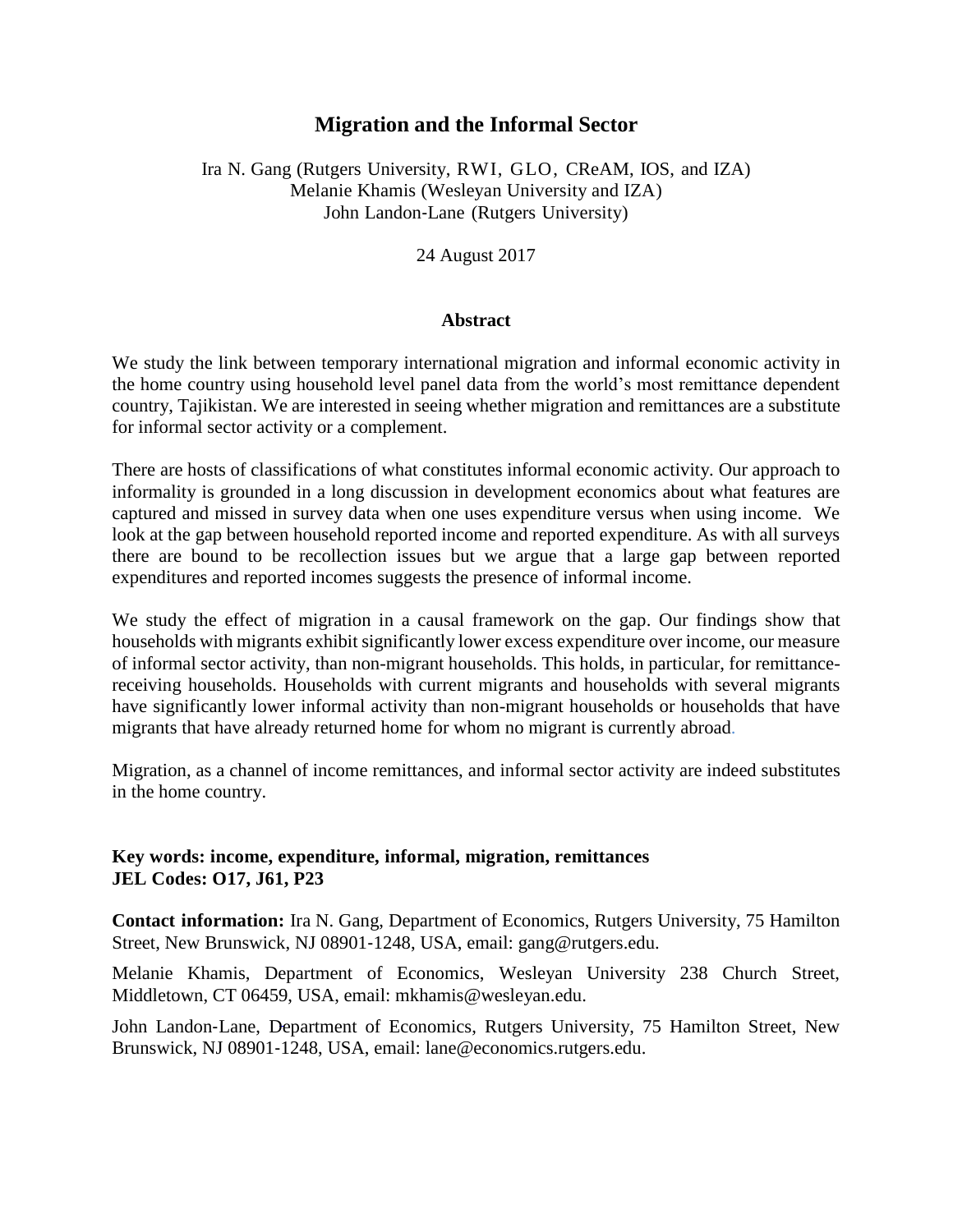#### **1. Introduction**

This paper examines the link between temporary international migration and informal economic activity in the home country using household level panel data. Our understanding of what constitutes informal economic activity is very broad. Among these, it can denote employment in enterprises that do not have access to formal capital markets or operates below some minimal physical capital stock level. It may refer to the unmeasured economy where workers do not formally disclose their earnings to the tax authorities. It could denote employment in small firms with less than some small number of workers. Variants of these definitions have been used in the literature and in this paper we do not attempt to clarify these definitions.

The informal sector plays various economic roles. For some the informal sector is bad in the sense that workers in the informal sector are not covered by legal protections that workers in the formal sector face (Guha-Khasnobis and Kanbur, 2006). It can be "murky" sometimes acting as a staging ground for workers looking to advance (Fields, 1975; Gang and Gangopadhyay, 1990). Others have shown (see for example Dimova, Gang and Landon-Lane, 2006) that the informal sector can play a role as a safety net in periods of economic stress and crisis (Amir and Barry, 2013). The informal sector in periods of crisis can be flexible enough to quickly handle large numbers of workers displaced from the formal sector and can help mitigate the drop in household income that accompanies such dislocation.

This paper looks at the tradeoff between migration and informal sector activity. In particular, we look at the role international migration and their consequent remittances have on a household's decision to work in the domestic (home country) informal sector. Migration, particularly temporary migration, and remittances are typically measured and households who send a member out of the country to work are doing so in the knowledge that the tax authorities will see this income. We are interested in seeing whether migration and remittances are a substitute for informal sector activity or a complement.

To do this we study Tajikistan, a country that has a very large share of its households receiving remittances from members working outside of the country. We use an innovative approach to measure the informal economy with household expenditure and income surveys. Our approach is to look at the difference in household reported income and reported expenditure. As with all surveys there are bound to be recollection issues but we argue that large differences between reported expenditures and reported incomes suggest the presence of non-formal income. We are confident that this gap is due to the presence of informal income as the definition of income in the survey includes questions on consumption and savings, and consumption of household assets. Our approach is to argue that households when reporting their income only report their formal income – the income they reported to the authorities. However, when they report their expenditures on the different consumption categories households do not go out of their way to align their expenditures with their "reported" income. The benefits and issues of this approach are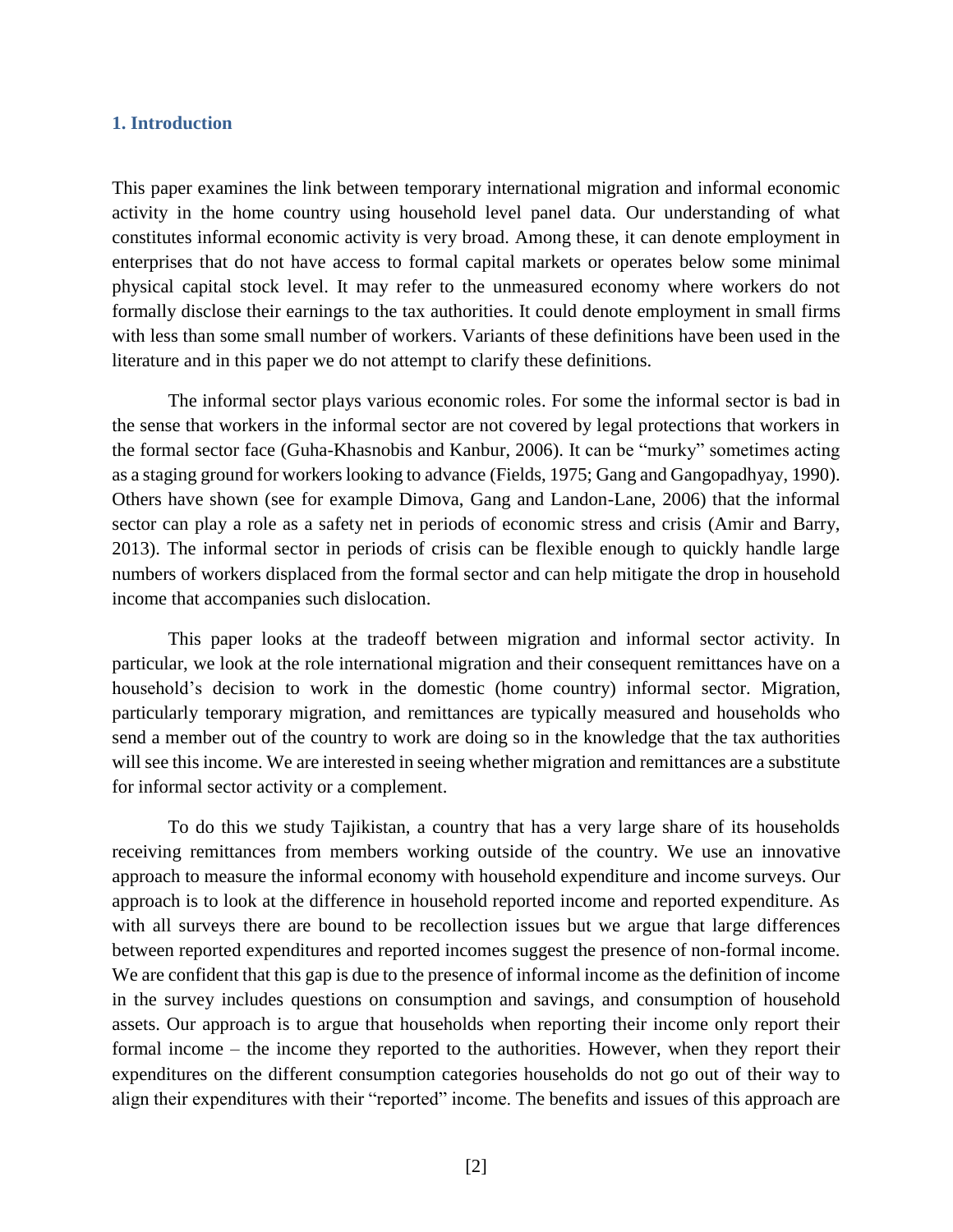related to the extensive discussion over using expenditure versus income in poverty measurement (Deaton, 1997).

With this measure of the size of each household's informal activity we investigate the impact that migration has on informal sector activity. This paper considers the influence international migration has on households' informal sector activity as captured by the gap between expenditure and income for households. The gap households' face between their expenditures and income is the subject of intrinsic interest and intensive inquiry. We push its study a bit further and particularly want to understand the relationship between this gap and migration in a causal framework.

Specifically, we are interested in whether migration is a substitute or a complement for informal sector activity. That is, do households with migrants adjust their informal sector activities or does migration with its consequent remittances occur on top of informal sector activities. Is migration a substitute or complement for domestic economic activity? Which households are affected and why? To close in on answers we employ a conceptual framework which begins by thinking about what an ideal experiment would look like. Unfortunately, we do not have a lottery or a natural experiment. Instead, we construct an alternative approach which still provides a measure of the *causal* effect of migration on household informal activity as captured by the expenditure-income difference.

Understanding the household variation in this discrepancy is key to our analysis. We are especially interested in comparing households containing migrants to those that do not. What is it that we are capturing when looking at the gap between expenditure and income? Many data sets contain information on both household expenditure and income. Conceptually, if fully accounted for they should be equal. That they are not may be a matter of recall, comfort with reporting accurate expenditures in contrast to income, corruption, and informal sector work which frequently goes unreported and forgotten, among other explanations. There is also difficulty with the appropriate unit of analysis; often assignment of unreported income assumed to close the gap is to those persons identified as working in the household, though it is really impossible to make such an assignment. Because of this we use the household as the unit of analysis. While relevant decisions are made jointly as well as individually, it is not possible in surveys to perfectly assign income and expenditure individually. At minimum, there are too many joint goods.

Our strategy allows us to offer alternative interpretations of the expenditure – income gap, for example corruption (Gorodnichenko and Peter, 2007), or the shadow economy (Torosyan and Filer, 2014; Filer, Hanousek, and Lichard, 2015). Our approach allows the use of the rich trove of survey data to examine the expenditure-income gap, whatever it is reflecting in household behavior, and its links to other aspects of the economy. By examination of the discrepancy between stated expenditures and stated income, in order to assign households to behavioral groups detailed data on firm characteristics, social security coverage, or similar information is not needed in our line of attack.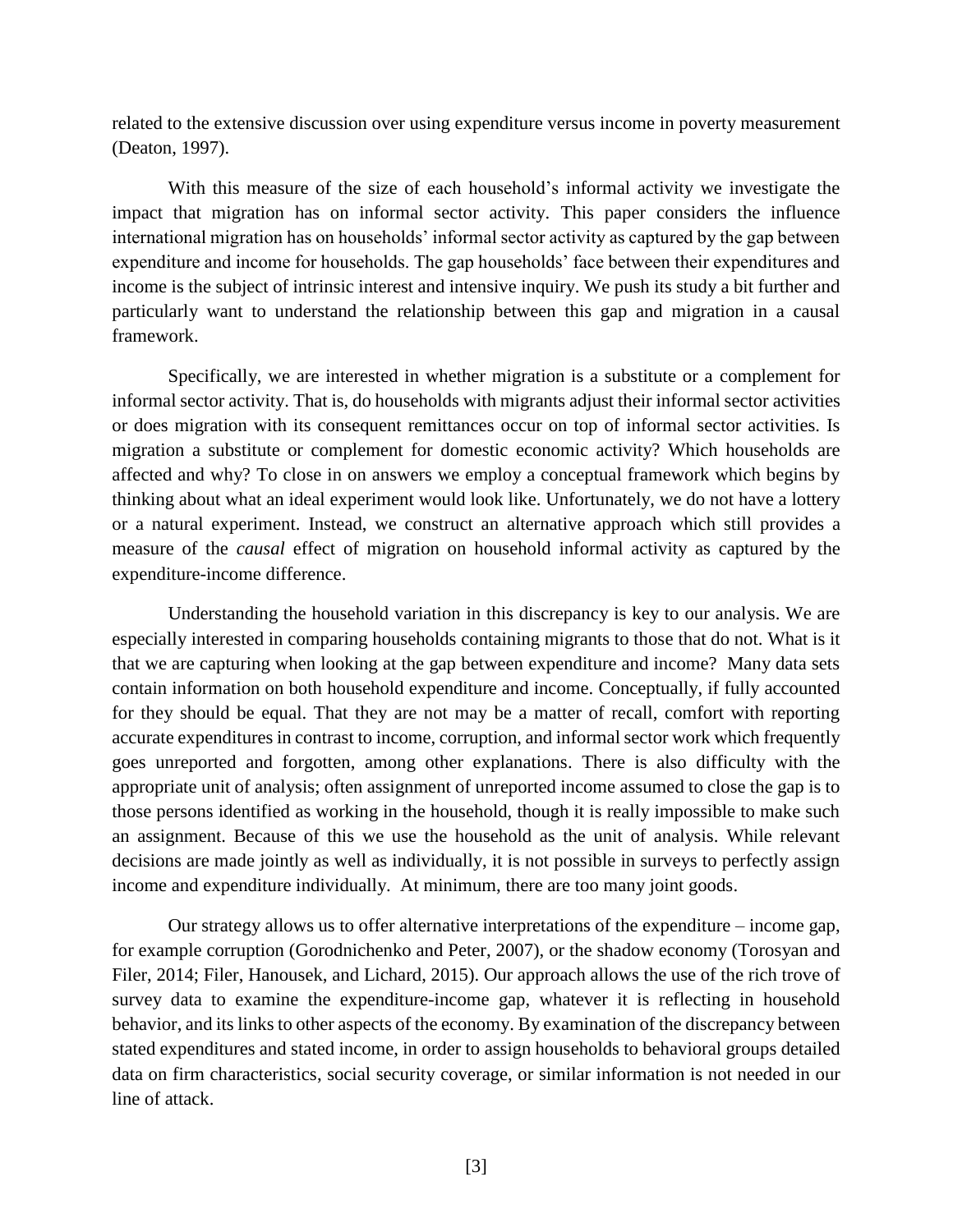Our analysis shows that migration is indeed a substitute for informal sector activity. Households actively receiving remittances have a significantly lower expenditure-income gap. This suggests that informal sector activity is not primarily aimed at reducing the tax burden but rather as an extra form of income needed in dire economic times.

The outline of the remainder of this paper is as follows: Section 2 provides a detailed discussion of our measure of a household's informal activity and background information on our country case Tajikistan. Section 3 outlines the data used in this study. Section 4 contains our empirical analysis and discussion while section 5 expands the analysis to numerous robustness tests. Section 6 takes up the question of what the gap between household income and expenditure is actually capturing. Finally, in section 7 we conclude.

#### **2. Measuring Informal Sector Activity and Background in Tajikistan**

#### **2.1 How to Measure the Informal Sector**

There is a large and growing literature on how to measure the informal sector in its various forms and to attempt to understand its dynamics (Schneider and Enste, 2000; Maloney, 2004). In our paper we employ household survey data from the World Bank's Living Standard Measurement Survey (LSMS) for Tajikistan and the similarly structured Tajikistan Household Panel Survey (see data section below). Such surveys ask detailed questions of households about their income sources and expenditures that we use to look for evidence of informal sector activity. The data provides detailed information on all financial flows into and out of a household. We use this data to compute total expenditures and total income for a household. The difference between expenditures and households are our measure of informal sector activity. While there is bound to be measurement and recall error in such surveys it is also normal to see very large discrepancies between reported expenditures and reported income. It is difficult to believe that the large discrepancies are due solely to measurement and recall error.

This approach of using the discrepancy between reported expenditures and reported incomes was first used in Dimova et. al. (2006). In that paper the authors used the LSMS data for Bulgaria and found significant differences between expenditures and incomes. In particular, they found a large number of households reporting expenditures more than double the reported income. As a check to make sure this was not pure measurement error or due to inflation of consumer prices the authors studied households whose head was occupied in the professional sector and households that were populated by a single person. It was found that for those households the reported expenditures were only a few percentage points higher than the household's reported income. Thus, it would seem that small differences in reported expenditures and incomes could be explained by other factors, while large deviations between reported expenditures and income cannot be solely explained by measurement errors, recall errors or differences in the effect that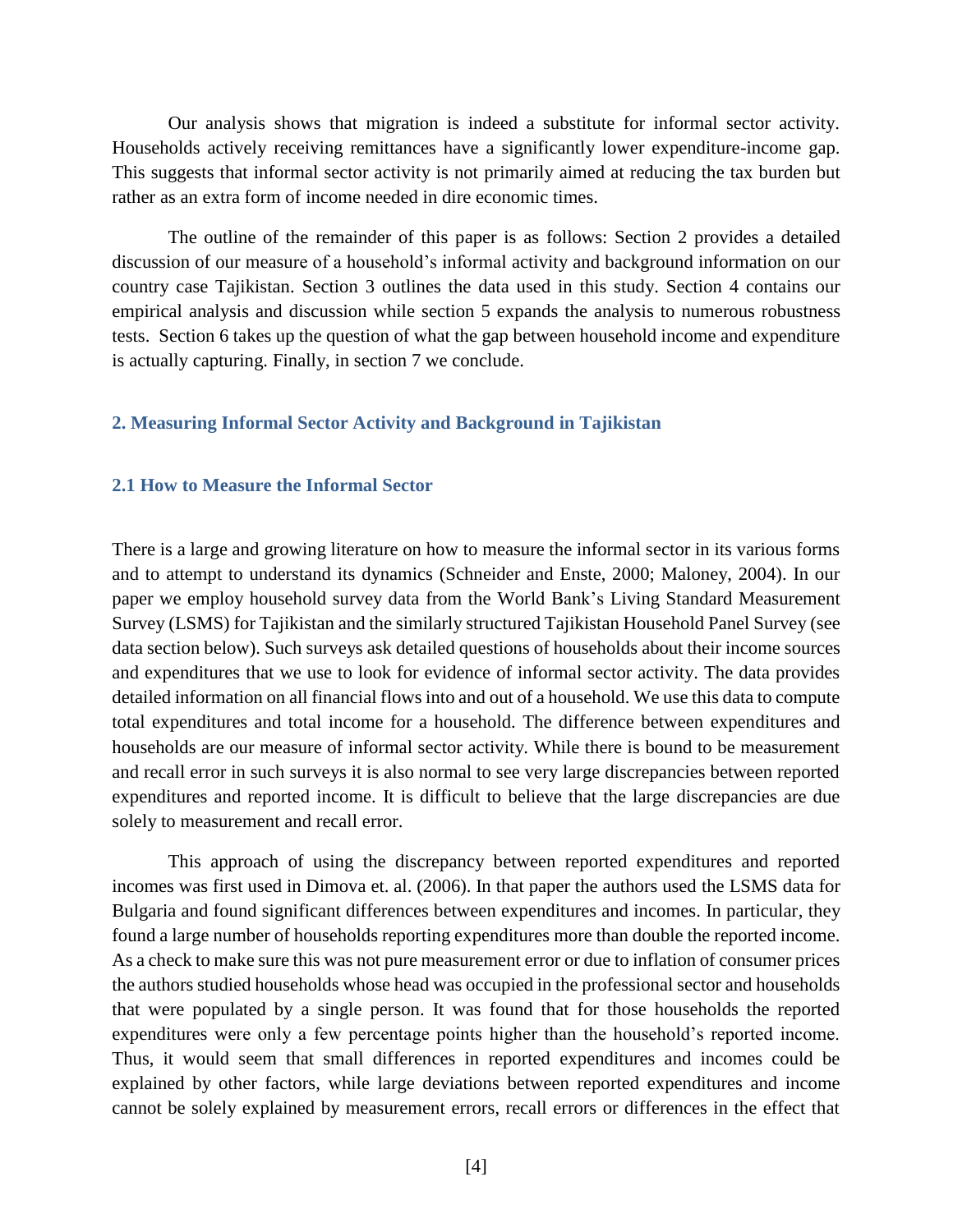inflation has on incomes and expenditures. The literature has argued that households report expenditures with better accuracy than income and we use this as the basis of our measure of informal sector activity (Deaton, 1997). We argue that when faced with the detailed nature of expenditure questions in the survey, households do not internally account for incomes they did not report. While it is easy to only report their formal income it is hard to make sure that the amount is reported on the expenditure side.

Moreover, the LSMS have very detailed information on all sources of income and expenditures which allow us to make sure the discrepancy between expenditure and income is not due to ignoring consumption of household capital or the running down of savings. For example, the survey data allow us to calculate a household's total expenditure including its total expenses on goods and services, the market value of in-kind goods and services and assets consumed, and asset accumulation (savings). Included in total household income are earnings (both in-kind and regular), net transfers from government agencies, remittances from household members, the market value of in-kind goods and services and assets consumed. For each household in our estimations monthly equivalents are used for all income and expenditure variables. Home production or the lack of measuring home production is accounted for here in that the market value of home production (e.g. growing and eating your own food) is included in both expenditures and income. Changes in a household's asset stock are also accounted for in income so that any discrepancy between expenditure and income is not due to the consumption of capital (eating the household cow) or the running down of savings.

We have carefully used responses to properly account for non-market consumption and income and are confident that the resulting discrepancy between reported expenditures and reported incomes are a good indicator of unreported activity. A significant proportion of this unreported activity is informal sector activity. Our empirical strategy utilizes the changes in the difference between expenditures and incomes as a way of measuring the impact migration has on informal sector activity. Since remittances are measured and hence included in income we can use the change in the discrepancy between expenditures and incomes across households with remittances and without remittances as a way to test whether remittances are a substitute or a complement to informal sector activities. If we see no difference in the expenditure/income discrepancy across households with and without remittance income, then temporary migration is a complement to informal sector activity. If we see a decline in the expenditure/income discrepancy for households with remittance income compared to households without remittance income, then this is evidence that temporary migration is a substitute for informal sector economic activity. It would also be evidence in favor of the argument that informal sector acts as a buffer when times are bad: in bad times we expect income and expenditure to fall, but the latter not as much. Finally, it would also be indirect evidence that the expenditure/income discrepancy is indeed measuring informal activity rather than illegal activity as we would not expect a big change in the expenditure/income discrepancy if the discrepancy was due to illegal or illicit activity.

We next describe the background in the context of Tajikistan, thereafter the data used in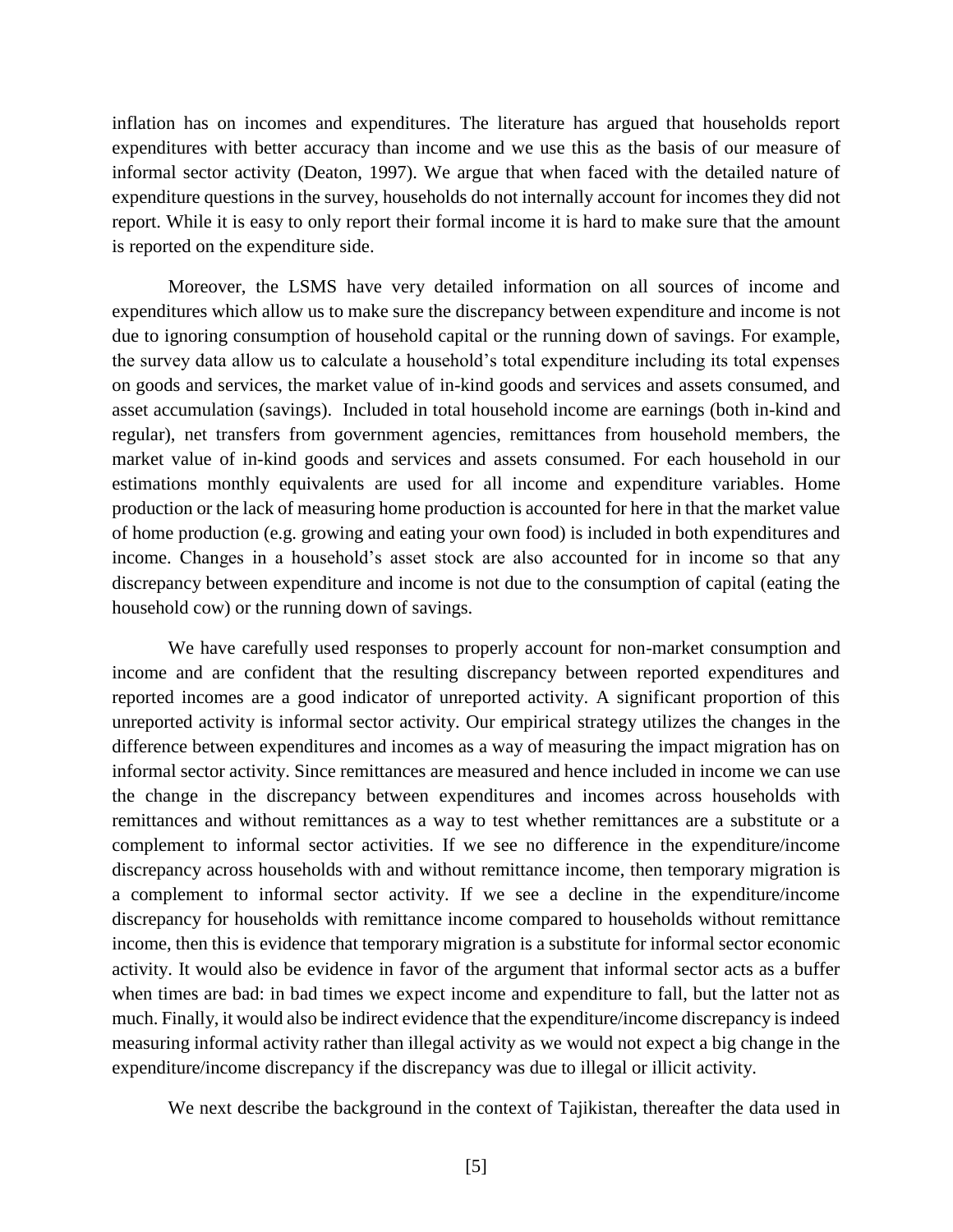this paper and our empirical methodology.

#### **2.2 Background on Tajikistan**

 $\overline{a}$ 

Our empirical work examines international migration and the expenditure-income gap for Tajikistan. More than half of its 2012 GDP came from the 37% of its labor force working abroad, making it the world's most remittance dependent country. Estimates are that informal activity makes up half of nonagricultural employment and that in 2006 61% of GDP was from the shadow economy. We study Tajikistan, a poor former Soviet Republic located in Central Asia. Tajikistan suffered severe economic, social and political changes following the USSR's collapse. The breakup of the Soviet Union ruptured economic ties. A civil war among rival regional clans from 1992 to 1997 was followed by an initially tenuous peace. By 1997 GDP had fallen to 35% of its 1990 level and inflation was at 65.2% (World Bank, 2011). Soon after the peace agreement and formation of the joint government in 1997, new economic policies were put in place. Annual real GDP grew at an 8.8% average rate from 2001-2010; average annual inflation was 20.7% (World Bank, 2015). Even with these successes, Tajikistan is still economically trailing other former USSR countries, having the worse poverty rate and lowest GDP per capita. GDP per capita was US\$820 in 2010 (for comparison, in the Russian Federation – US\$10,481); poverty by the headcount ratio was 47.2% in 2009 (World Bank, 2015). Compared to Russia in 2010 average monthly wages in Tajikistan were approximately 8.5 times lower (US\$82.90, Statistical Committee of CIS, 2011). Half of the working population of Tajikistan were employed in the traditional parts of the economy – agriculture, forestry and fisheries – where monthly wages were US\$23.60, \$39.10 and \$41.60, respectively (Statistical Agency of Tajikistan, 2011).

During the 2000's there has large scale migration of Tajikistan's labor force, mainly to large urban areas in Russia, with more than 50% going to Moscow.<sup>1</sup> Driven by large income and wage differentials, migration is largely seasonal and circular the median migration spell is about 7 months (Danzer, Dietz & Gatskova, 2013a) and only one-fifth of migrants stay abroad for over one year (Marat 2009). Tajiki migrants in the destination economy mainly work in low-skilled jobs in trade, services and construction. Typically, they work with other Tajiki's in jobs that are not attractive to natives (Marat, 2009). Their remittances home are critical to Tajikistan's economy. 78% living abroad remit, while 99% of returning migrants bring money home (THPS 2011). These remittances are used for basic necessities such as food, house renovations and celebrations such as weddings (THPS 2011). Very little is used to further schooling or household enterprises or businesses (Danzer, Dietz & Gatskova, 2013a).

<sup>&</sup>lt;sup>1</sup> Abdulloev, Gang and Yun (2014) study the impact of massive migration on the domestic labor market in Tajikistan. See also Abdulloev, Gang and Landon-Lane (2012) and Ivlevs (2016).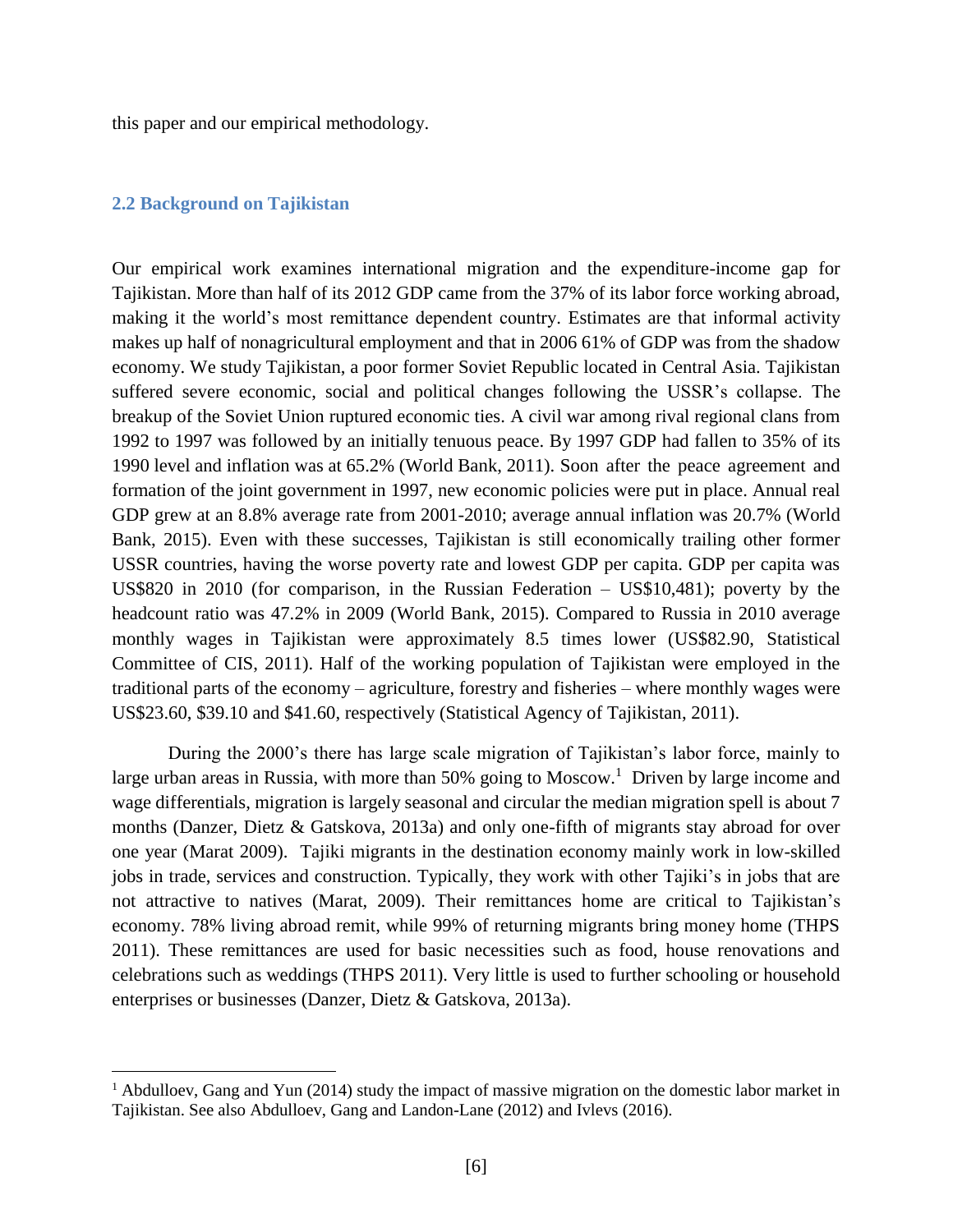#### **3. Data and Empirical Methodology**

### **3.1 Data**

 $\overline{a}$ 

The data that we use in this paper are the 2007 and 2009 World Bank Living Standard Measurement Survey on Tajikistan<sup>2</sup> (TLSS) and the 2011 Tajikistan Household Panel Survey (Danzer, Dietz and Gatskova, 2013). The three years of data permit analysis of a panel. The 2007 TLSS interviewed 4860 households asking about schooling, well-being, employment and migration experience. A subsample of 1503 households were re-interviewed in 2009, while 1458 of the 2009 sample were included in the 2011 sample (Danzer et al. 2013b). The panel was created by starting with the 2011 households and variables, and matching the 2007 and 2009 information to these. All questions (including many migration-related questions) from 2011 were retained. Households and variables from the 2007 and 2009 surveys were retained only if included in the 2011 wave. Year-to-year panel attrition was small. From 2009 to 2011 only 45 households were lost in the main sample, indicating that despite the large in- and outflows of family members the core of the household was stable. The surveys are especially useful to us for they contain detailed information on resource flow into and out of households. As noted in Section 2 the income and expenditure variables include payments in kind and the running down of savings and the consumption of assets. Both income and expenditure variables are converted to monthly equivalents for each household and it is natural logarithm of the ratio of expenditure to income that is used in our analysis.

The dependent variable in our empirical work is the natural logarithm of the ratio of reported expenditures to reported income. Remittances from household members are included in income. Both expenditures and income variables are from self-reported information and include in-kind goods and services. Critical for this paper are the households whose income is less than expenditures. Looking at the sample means it is clear that this gap is largest for households without any migrants, suggesting that migrant remittances make up at least part of the gap. Looking at log(exp)-log(inc) in Table 1, this is 1.294 in 2007, 0.873 in 2009, and 1.466 in 2011. Unreported income is quite large in Tajikistan.

In order to examine the varying household states with respect to international migration, we set up several different groups of migrants and non-migrants and assign households to them (Antman, 2015). We consider three different measures of a household having a migrant. We look

<sup>&</sup>lt;sup>2</sup> For a detailed description of the TLSS 2007 sampling procedure see the basic information document of the survey: [http://microdata.worldbank.org/index.php/catalog/72/related\\_materials.](http://microdata.worldbank.org/index.php/catalog/72/related_materials) The survey data is based on a representative probability sampling on: (a) Tajikistan as a whole; (b) total urban and total rural areas, and (c) five main administrative regions (oblasts) of the country: Dushanbe (the capital), Regions of Republican Subordination (RRS), Sogd Oblast, Khatlon Oblast, and Gorno-Badakhshan Autonomous Oblast (GBAO).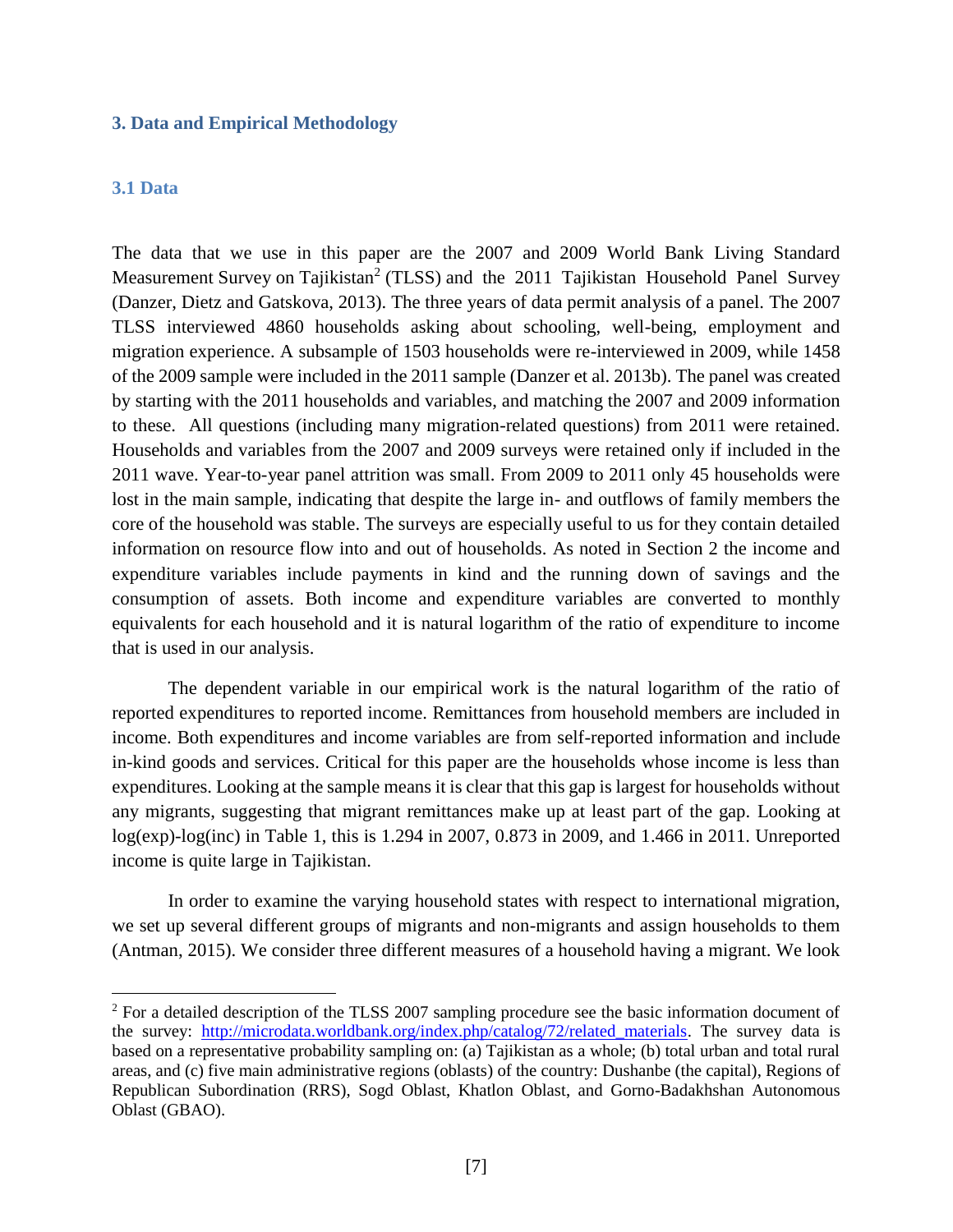at households who currently have a member who is currently abroad, we look at households who have a recently returned migrant, and we look at households that either currently have a migrant abroad or recently returned migrant. We label the last group as migrant families. These are our three characterizations of household's who have participated in international migration. To have a complete set of all possible household's migration status, we also will identify households with no international migration experience.

In addition to migration status we quantify a number of household characteristics. We measure the age of the head of household, the gender of the head, the education of the head, how many members of the household are below 15 and how many are above 65. We also include ethnicity, marital status and the location the household resides (urban or rural). Summary statistics for these variables can be found in Tables 1 and 2. In Table 1 we report sample averages by wave and by migration experience. In Table 2 we report sample averages by migration experience.

Figure 1 shows the kernel densities of log expenditure and log income by wave year and by migrant status. Looking at the graphs, the distribution of income is to the left of that of expenditure. While the distributions overlap, there are a considerable number of households with significantly higher reported expenditures than income.

Across the first row we have plotted these kernel densities by the different surveys years, 2007, 2009 and 2011. What becomes apparent is that across all years, the same pattern exists: expenditure is higher than income.

In the next four figures (the middle row plus the first figure in the third row) looks at households with differing migrant status. The kernel density of expenditure is always, albeit with varying degree, towards the right hand side of the kernel density of the distribution of income.

One could conclude that this pattern may be only visible in households with migrants and for this reason, we also look at households with no migration experience, the middle graph in the third row. Here, also we find that expenditure is higher than income, given the kernel densities. For this reason, we also compare the kernel densities for expenditure and income by households with migration experience and no migration experience at all (bottom right figure). It is apparent from these that the migrant distribution is slightly to the left of the non-migrant distribution. When compared to households that have no migration experience, migrant households have bother higher mean income and expenditures.

The significance of the relationship of migration and the expenditure-income gap is a question, as we also find this gap in general for non-migration households. In our empirical section, we aim to test for this relationship.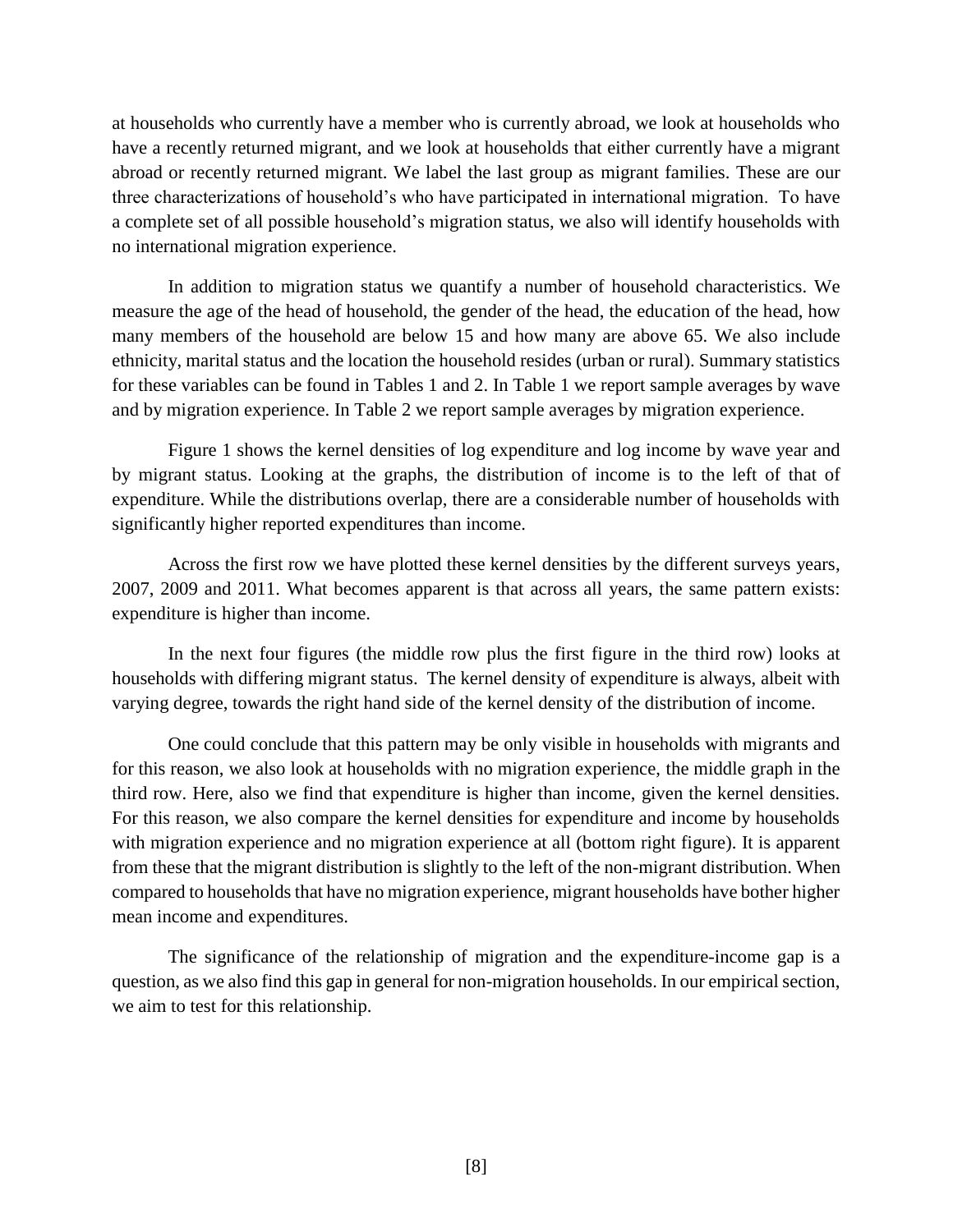### **3.2 Empirical Methodology**

Here we sketch our estimation strategy and the thinking that lies behind it. We draw on the work by Antman (2015), who studies the impact that emigration by male household heads from Mexico to the United States has on intra-household allocation and distribution in Mexico. The emigrations we consider are not necessarily male nor are they strictly by household heads. We also account for differential impacts of current in contrast to recently returned migrants.

We want to understand the effects of migration on the difference between expenditure and income for the household. To pin this down we first think in terms of an ideal experiment, that is, a lottery or some random shock to the economy that would randomly provide an incentive for some households or members of some households for migration while for other households no one migrates. In this experiment one could take the difference between migrant households' expenditure and income and the respective calculation for households without migrants as an estimate of the causal effect of migration on the expenditure-income difference. Unfortunately, as we do not have a lottery (Gibson et al. 2011) or a random shock such as a quasi-experiment or a Mariel-type-boatlift (Card, 1990) to create an experimental setup that randomly assigns households into treatment and control groups, we cannot just calculate this difference and conclude that we have an unbiased causal estimate of the effect of migration.

There are several problems with such a non-randomized set-up. First, we may have selection bias. Households that send migrants might select into migration according to unobserved factors that may also affect income and expenditure and thereby affecting our informal sector measure of the log ratio of expenditure and income. Second, confounding factors may be an issue as households that send migrants might be systematically different than non-migrant sending households, e.g. in terms of education, age etc. This could be a concern if it affects migrant sending households differentially than non-migrant sending households. These confounding factors can be observable and unobservable. We can control for the observable ones. Third, in the case of our panel we may have differential effects across the three waves. Households may experience different shocks over time and therefore adjust their expenditures. This would not necessarily be adjusted for by our different household comparisons groups estimation, or by fixed effects estimation. We can include year dummies to control for this potential. And finally there is a remittances issue. The consideration of remittances is often problematic as it is often not clear who is actually sending the remittances, and there are questions about their form and timing. We account for remittances in a robustness check of our results.

The hypothetical experiment outlined above can provide us with an identification strategy. It allows us to create, step-by-step as in Antman (2015), a model measuring the effect of migration on the difference between a household's expenditure and income and to interpret the coefficient on migrants as a potentially causal effect of migration. We use the log ratio of expenditure to income as the dependent variable.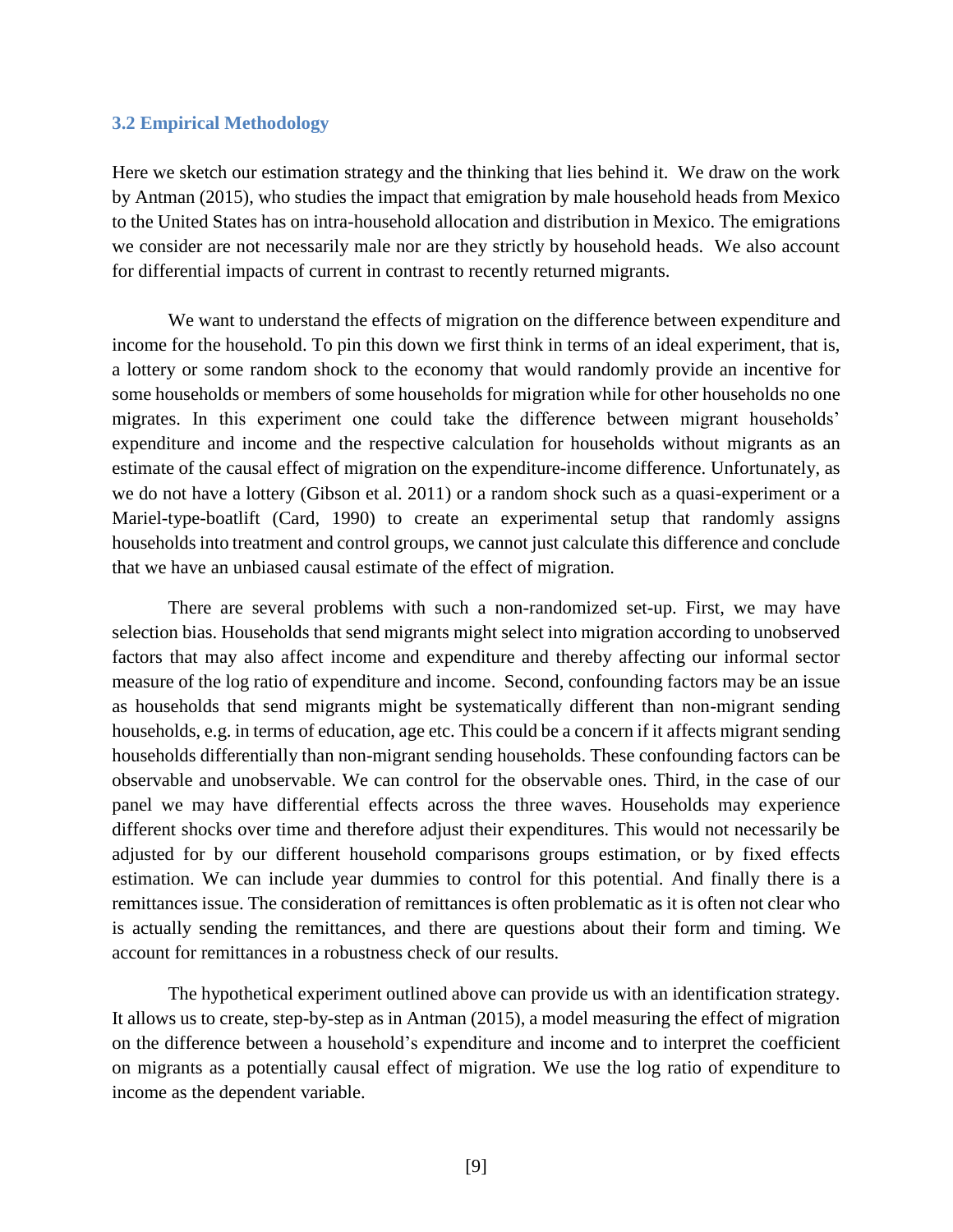To start with we select the sample of households having migration experience, whether a currently abroad or a returned migrant or both present in the family. This way we are able to account for self-selection based on unobserved factors that might have led to migration and that may be correlated with our excess expenditure over income measure. Initially our sample includes three groups of households which either have migrants currently abroad or with returned migrants or have a combination of both present in the household, but we do not include households that have no migrants or migration experience. In other words, here we are looking at the universe of households who are currently or in the past had a member who migrated abroad.

Our cross-section model is, with no control variables:

$$
Y_{it} = \alpha_0 + \alpha_1 CurrMig_{it} + \varepsilon_{it}, \qquad (1a)
$$

$$
Y_{it} = \alpha_0 + \alpha_1 ReturnMig_{it} + \varepsilon_{it}, \qquad (1b)
$$

$$
Y_{it} = \alpha_0 + \alpha_1 MigrantFamily_{it} + \varepsilon_{it}, \qquad (1c)
$$

where  $Y_{i}$  is the dependent variable log expenditure minus log income, our measure of the informal sector.

For equation 1a, the independent variable is  $CurrMig_{it}$  and takes the value 1 if the household has migrants currently abroad and value 0 if the household has returned migrants/households with any migration experience (but no current migrant). The index  $i$  is the household and the index  $t$  is the survey year (2007, 2009, 2011). Then  $\alpha_1$  is the main coefficient that we are interested in and would tell us the effect of having a current migrant abroad on the gap (or for equation 1b and 1c this differs). As we are comparing current migrant households to other migrant households the issues of selection into migration based on unobservable characteristics may be of lesser importance as we only look at the universe of migration. This is because we are comparing only households that have selected into migration (this is our universe, initially) and we estimate within them the difference between having currently abroad, already returned migrants (*ReturnMig<sub>it</sub>*) or having both types of migrants, returned and current migrant in the household ( *MigrantFamily<sub>it</sub>*). Equations (1b) and (1c) estimate the effect of *ReturnMig<sub>it</sub>* and *MigrantFamily<sub>it</sub>* on  $Y_i$ , the informal sector outcome variable, within the universe of migrant households.

Once we have tested how different forms of migration within a household affect the informal sector we also need to consider the universe of non-migrants.

Restating from above, we think about a set-up where there are four groups of households covering the migrant universe and the non-migrant universe: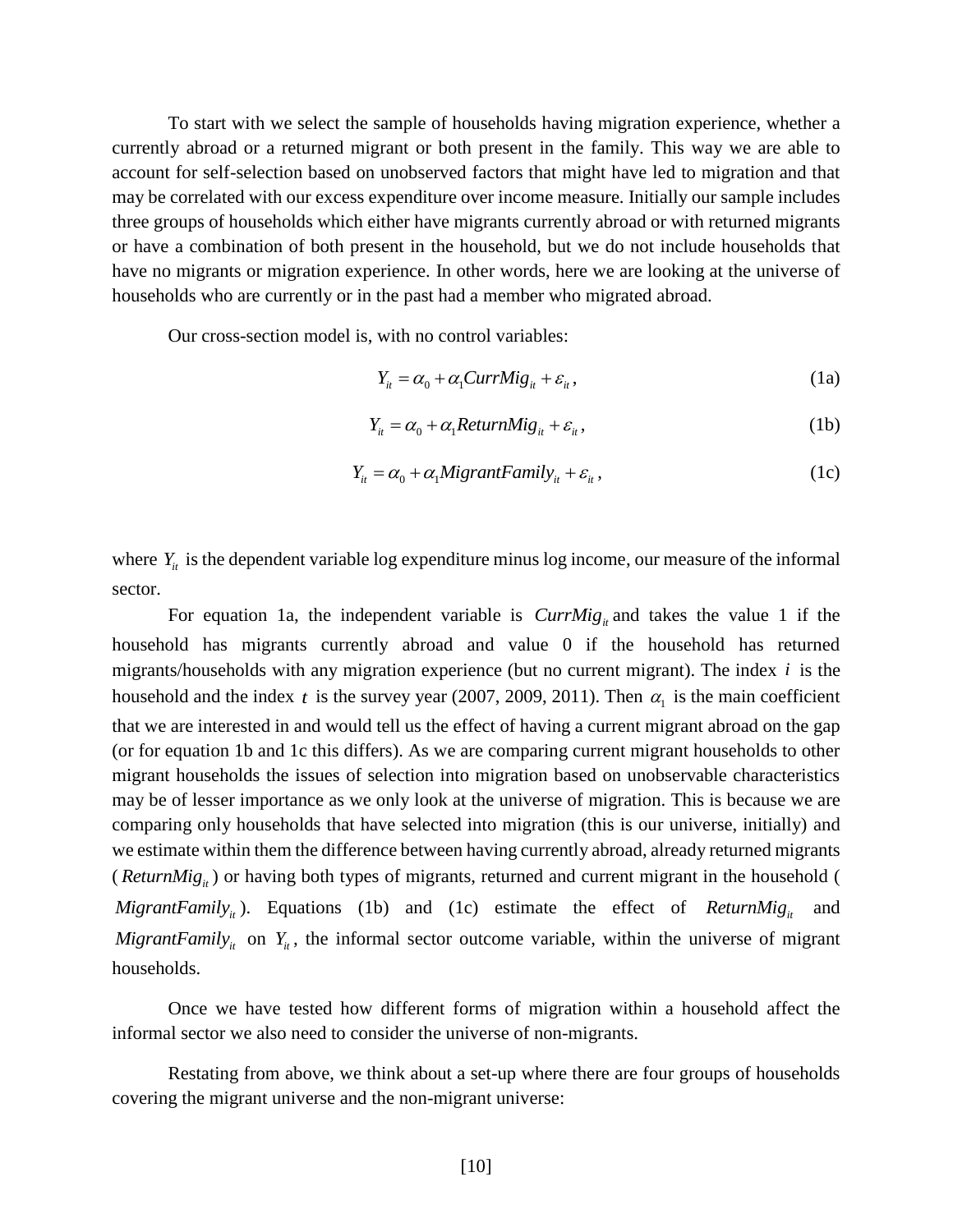- (a) Households with migrants abroad ( $CurrMig_i$ ).
- (b) Households with migrants returned ( $ReturnMig_i$ ).
- (c) Households with migrants abroad and returned migrants ( $MigrantFamily_{it}$ ).
- (d) Household with no migration experience.

The advantage with this model is that we can use the full sample, including not only households with migrants abroad, households with returned migrants, those with migrants both abroad and returned but also households that have no migrants. This can add to our estimation, as we were able to estimate the difference within migrant universe households and non-migrant households. We combine (1a), (1b) and (1c) into equation (2) and now no-migrants form the omitted category:

$$
Y_{it} = \beta_0 + \beta_1 CurrMig_{it} + \beta_2 ReturnMig_{it} + \beta_3 MigrantFamily_{it} + \varepsilon_{it}.
$$
 (2)

This empirical strategy provides us with a comparison of the different groups. Issues of migration selection and confounding factors might be still there, so we include covariates to control for observable confounding factors (equation (3)) and also household fixed effects regressions (equation (4)),

$$
Y_{it} = \beta_0 + \beta_1 CurrMig_{it} + \beta_2 ReturnMig_{it} + \beta_3 MigrantFamily_{it} + X_{it}\delta + \varepsilon_{it}.
$$
 (3)

The variables that make up  $X_{it}$  are additional controls such as age, gender of the household head, ethnicity of the household head, location of household (urban), education level of the household head, number of children under age of 15 and number of household members over 65 and remittances.

Cross-sectional regressions are implemented on three waves of panel with cluster standard errors at the household level. We also include household fixed effects in our regression to account for potential unobserved household characteristics that drive migration and return migration.

$$
Y_{it} = \beta_0 + \beta_1 CurrMig_{it} + \beta_2 ReturnMig_{it} + \beta_3 MigrantFamily_{it} + X_{it}\delta + \omega_i + \varepsilon_{it},
$$
 (4)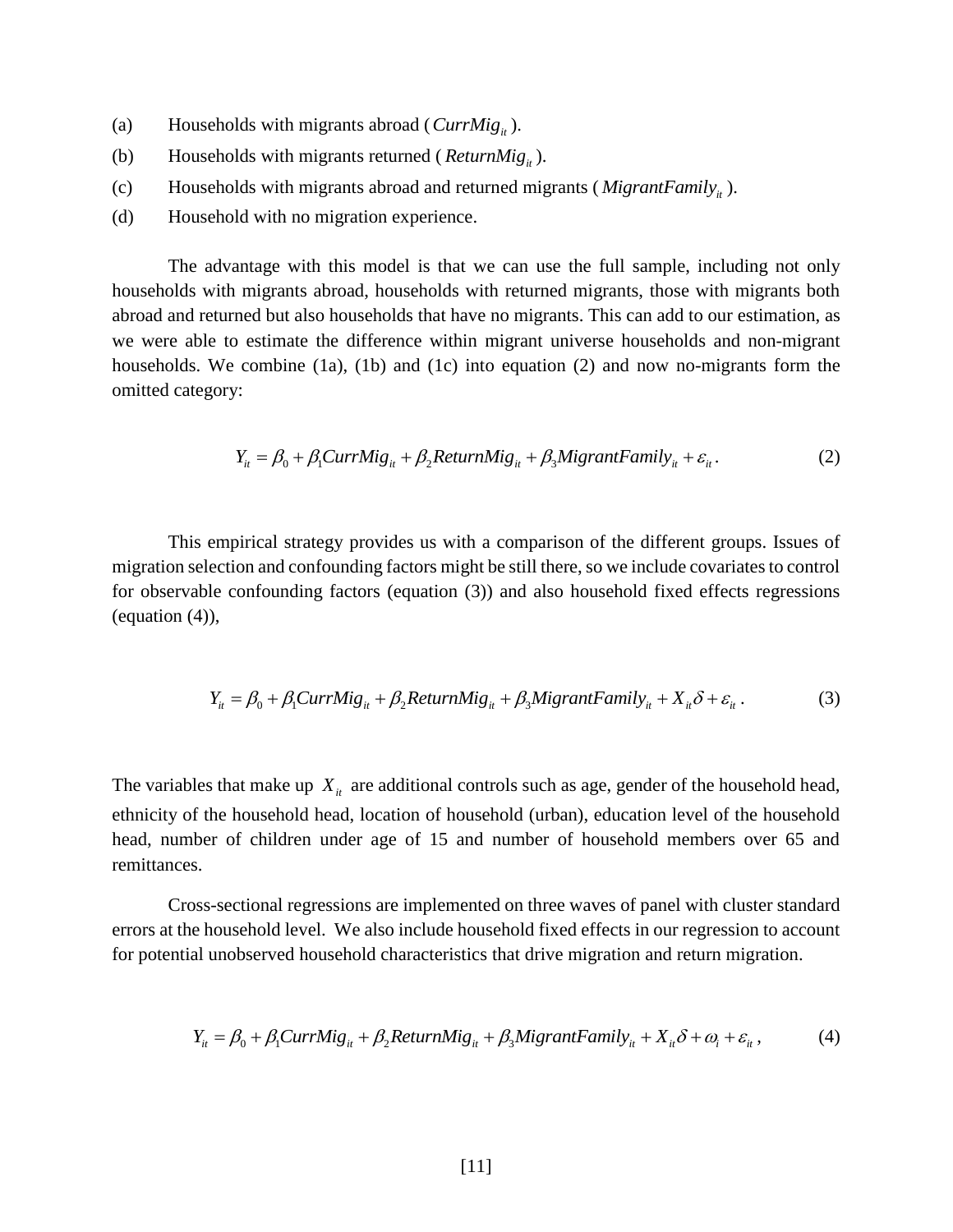where  $\omega_i$  is the household specific error term which is time-invariant.

#### **4. Empirical Results**

Equations (1) through (4) were estimated using ordinary least squares with cluster robust standard errors. Equations  $(1) - (3)$  were estimated as a pooled regression while equation (4) was estimated as a fixed effects panel regression. In all equations the dependent variable is the natural logarithm of the ratio of reported household expenditure to reported household income. That is,  $Y_{it} = \log(Expenditure_{it}) - \log(Kx)$ .

Tables 3 - 5 contain estimation results for the variants of equation (1). The population considered in these regressions is all households with migrants. There are three groups: households with current migrants, households with recently returned migrants, and family migrant households (those with both current and past migration). Households with no migration experience are not included in these regressions. This set of estimations helps to determine the difference in the dependent variable within the migrant household universe, whereby we distinguish between different types of migrant households.

Table 3 reports the results for equation (1a) and for equation (1a) with controls added. Recall that equation (1a) measures the difference in the log ratio of expenditure and income across two groups: those households who currently have a migrant abroad and those households who instead have a recently returned migrant or both a recently returned migrant and a current migrant abroad. The first column in Table 3 reports the simple linear regression and shows that households with a current migrant have a significantly lower expenditure to income gap than the base group. This result also holds up when we add controls. Controlling for age, gender, education, ethnicity, number of children in the household, number of old-aged persons in the household we get a difference of -0.35 log points between households with a current migrant and the base group. The mean log ratio of expenditure to income across the three years of the sample is 1.19 which is equivalent to a ratio of expenditure to income of approximately 3.3. Thus households with a current migrant have on average a ratio of expenditure to income of 2.31 compared to 3.3 for the overall group. The impact is sizeable and of the order of reported income. The final two columns of Table 3 break the sample into an urban sample and a rural sample. For the urban sample the impact of having a current migrant is insignificant and small whilst the impact of having a current migrant for a rural household is significant and large.

Tables 4 and 5 do the same as Table 3 except the control group are households with a recently returned migrant (Table 4) or households with both current and a returned migrant in the past (Table 5). In Table 4 we get consistent results that are positive and significant on the variable *ReturnMig<sub>it</sub>* while in Table 5 we get consistent and negative coefficients on *MigrantFamily<sub>it</sub>*. The positive coefficient on *ReturnMig<sub>it</sub>* suggests that having a current migrant is better in terms of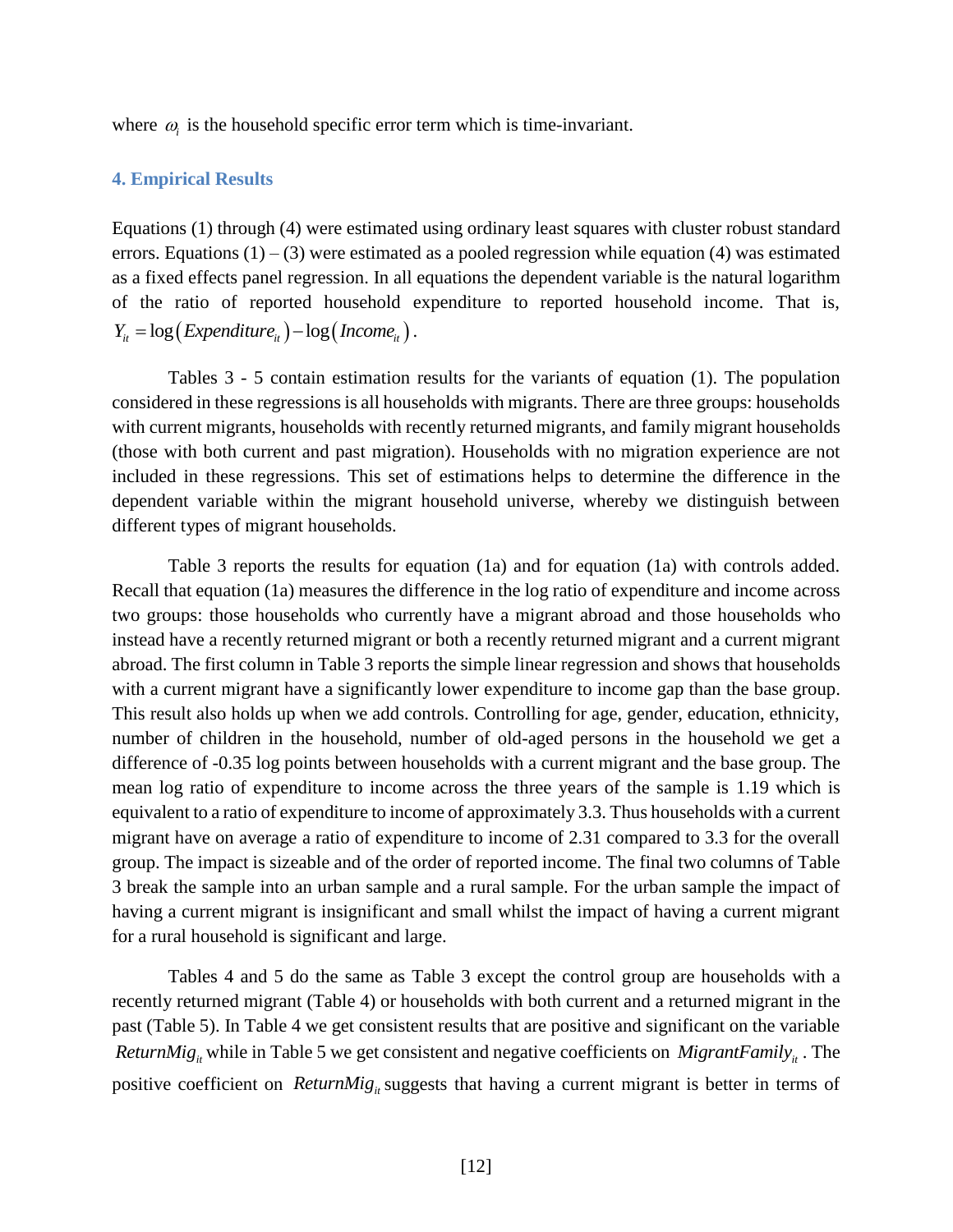remittances than having a migrant in the past. Households with a returned migrant are no longer receiving remittances and so can crowd out less informal sector income than those households who are currently earning income abroad.

However, the most interesting comparison is between households that have some migration experience and those households that have no migration experience. Our hypothesis is that remittances earned by a household member working abroad substitutes for informal sector income which implies that households with migration experience should have a lower ratio of expenditure to income. We test this hypothesis using regression equations (2) and (3). The results from pooled estimation for equations (2) and (3) can be found in Table 6. Column 1 of Table 6 reports the results from estimating equation (2) which is a comparison of the expenditure/income ratio without any controls. In columns  $(2) - (4)$  controls are added. In all regressions the base group consists of households that have no migration experience. The estimated coefficients for the three migrant households,  $CurrMig_{it}$ ,  $ReturnMig_{it}$ , and  $MigrantFamily_{it}$  are all negative and significant. Moreover, the relative magnitudes of these coefficients are in line with the reported results from Tables 3 - 5. The biggest reduction in the expenditure to income ratio can be found in households that contain a current migrant, either only as current migrant or in a so-called migrant family setting. However, all households that either have a current migrant or a recently returned migrant show a significantly lower expenditure to income ratio compared to households that have no migration experience. The impact is quite large with households with a current member abroad having expenditure to income ratio that is approximately 0.9 log points lower than households without any migration experience. For example, if a household had an expenditure to income ratio of 3 before sending a member abroad they would have an expenditure to income ratio of approximately 1.3 while the household member is abroad. If a household has a member currently abroad the impact on the expenditure to income ratio is also robust to whether the household is from an urban region or a rural region. The only category that is impacted by location is households with a recently returned migrant. In urban areas there is little difference between those households and household who have no migrants. One reason for this might be that in urban areas living expenses might be high enough that any savings brought back from overseas are quickly depleted thus making households with a returned migrant similar in nature to households who never had migration experience.

Finally, in an attempt to control for household characteristics that are both observed and unobserved we estimate equation (4) which is to estimate a fixed effects version of equation (3). These results can be found in Table 7. We report two sets of results for the fixed effects regressions: one without time effects and one with time effects. As before, we find that there is a significant impact on the natural logarithm of the ratio of expenditure to income of having a migrant currently abroad. The coefficient is negative and significant. The magnitude varies from approximately -0.5 to -0.7 depending on whether we add time effects into the regression. Even with a value of -0.5 we see a large drop in the ratio of expenditure to income from 3 to 1.8, a drop of more than reported income.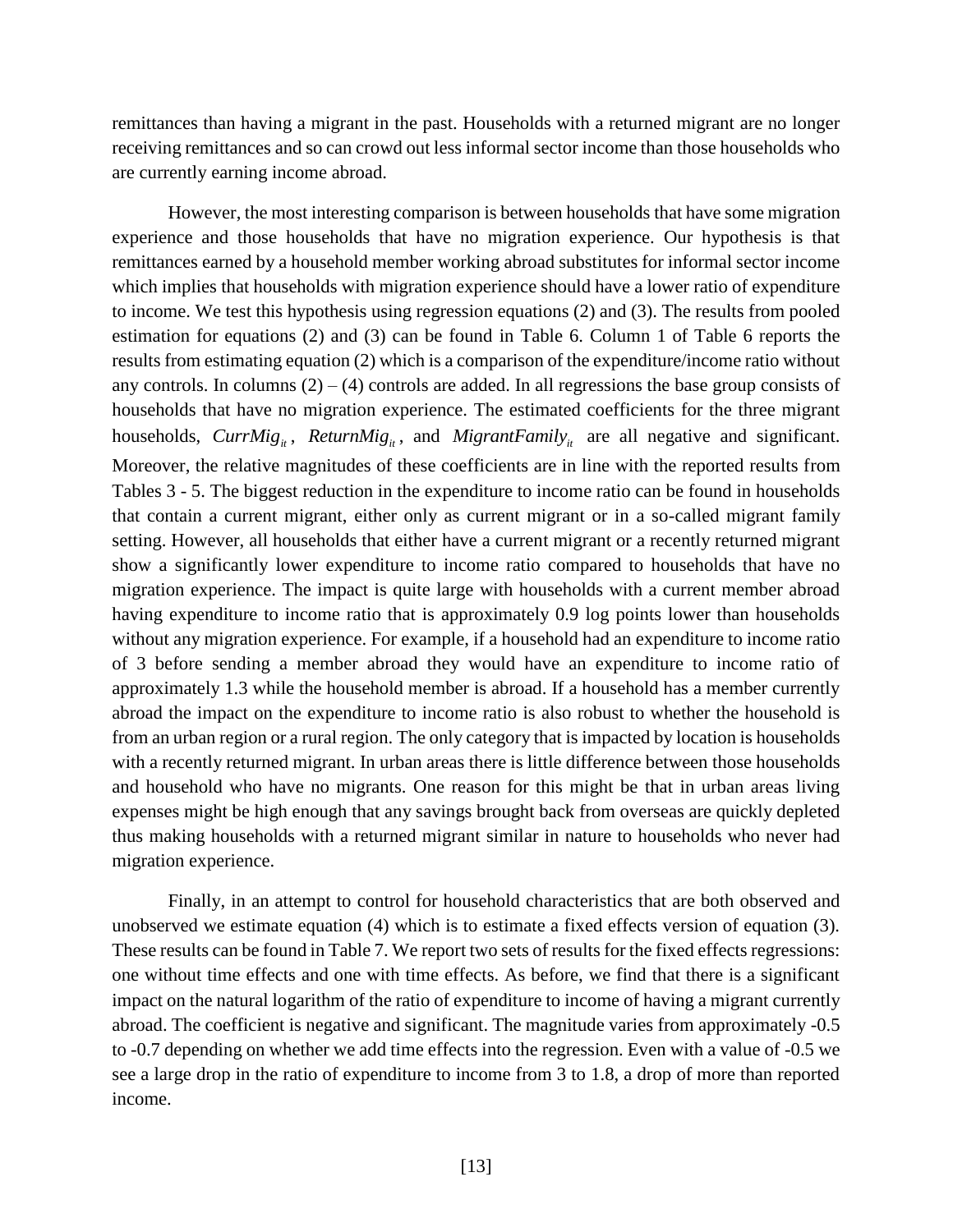Our results do confirm our suspicion that there is a large informal sector in Tajikistan and that the difference between reported expenditures and reported incomes captures informal sector activity. Households that send a household member abroad on average have a lower ratio of expenditure to income which suggests that migration and the earning of remittances are a substitute for informal sector activity. Before discussing our results in more detail we outline results of some robustness checks that were carried out.

## **4.1 Robustness Checks**

We performed a number of robustness checks to our regressions. First, we were concerned whether the dependent variable of our informal sector activity might be driven by certain segments in the distribution. For instance, that outlier or higher quantiles of the income-expenditure gap might be mainly drive the results. We re-estimated equation (3) using quantile regression with thresholds set to 0.25, 0.5 and 0.75 respectively. The results from these quantile regressions can be found in Table 8. The results are quite consistent across the different conditional percentiles that were used and are similar in magnitude to the results from using OLS. This is evidence that the results that we obtained above were not due to outliers. The main result is that households with a current migrant have economically and statistically significant lower ratios of expenditures to incomes compared to households that do not have a migrant.

The second robustness check is to look at households that report a positive amount of remittance income, a possible channel on why we observe the results that we do. That is, we only consider households to have a migrant abroad if they are receiving remittance income. Households who currently have a migrant abroad but are not receiving remittance income are moved to the base group with households without any migrants. The estimation results for this alternative definition can be found in Table 9. Again we find statistically and economically significant declines in the ratio of household expenditures to incomes for households that currently have a migrant abroad compared to households that don't have a migrant abroad. The magnitudes are slightly higher confirming our suspicion that the presence of remittances is important in crowding out informal sector activity and a likely channel to explain our results.

### **5. Conclusion and Comments**

In this paper we have investigated the relationship between informal sector activity and migration. We use differences in reported expenditures and reported incomes to infer informal sector activity using income and expenditure surveys and found that for Tajikistan there were large discrepancies between reported expenditures and reported incomes. These discrepancies could be due to a number of things including informal sector activity. Our hypothesis is that households are not using informal sector activity to hide income from authorities but rather as a buffer in bad economic times. We expect, therefore, to see remittances crowding out informal sector activity in our data. Implicit in this expectation is our belief that temporary migration with the intention of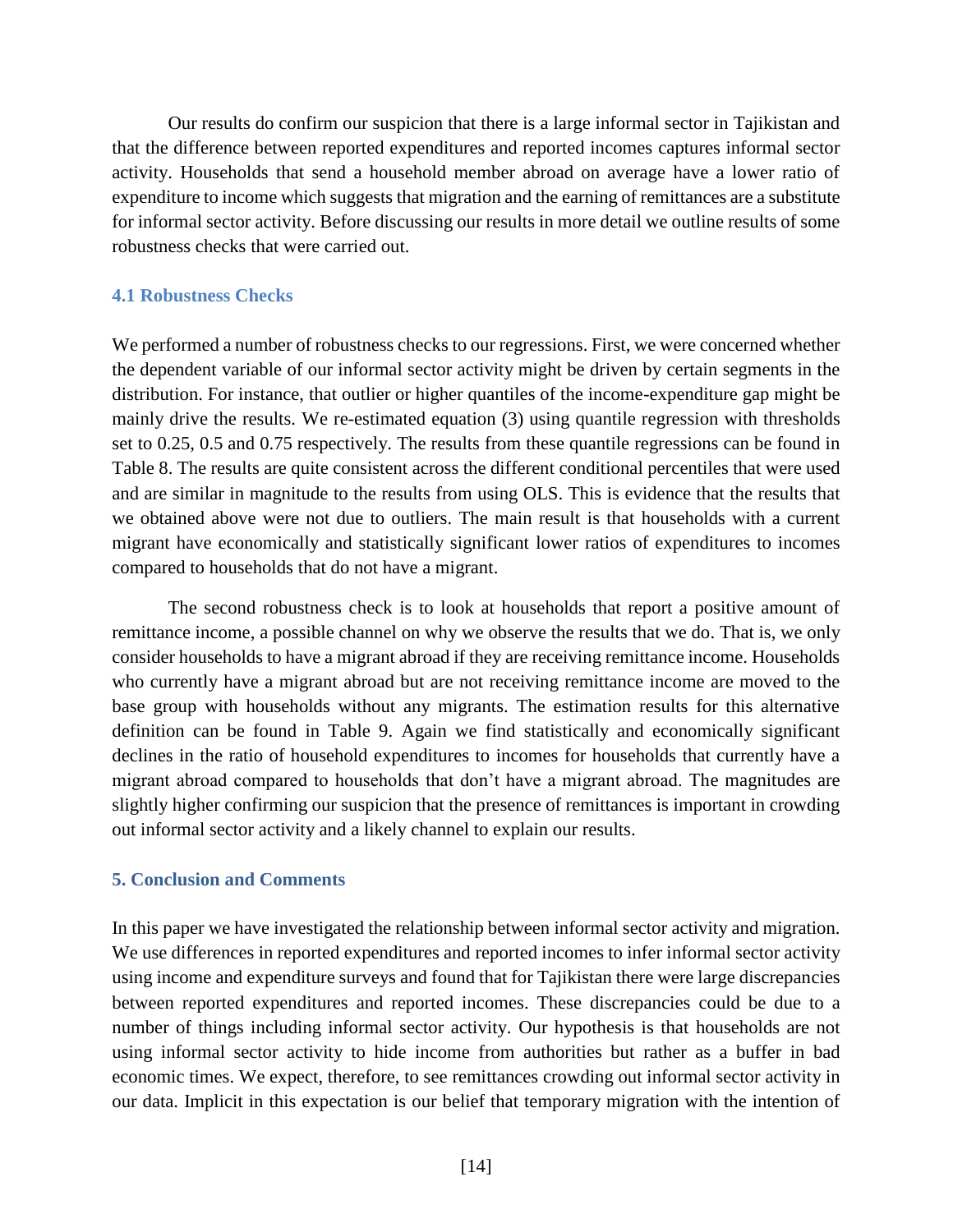earning money to be remitted back home is a substitute for informal sector activity at home. The big difference between the two sources of income is that remittances are largely recorded while informal sector activity is not. Under this scenario we would expect to see households with a migrant abroad having a smaller expenditure over income discrepancy.

Using income and expenditure data from Tajikistan for the years 2007, 2009 and 2011, we test this. These years are economically difficult years for Tajikistan and so we would expect to see a sizeable amount of a household's income coming from informal sector activity. In the data we do see large discrepancies between income and expenditures with expenditures being on average three times reported incomes over this period. Tajikistan is also interesting in that there is a very large temporary migration out of Tajikistan and into Russia at this time. We broke the households in the sample into households that have a current migrant, households that had a recent migrant, households that have both a current migrant and a recent migrant, and households that have no migration experience. In estimating the difference in excess expenditure across these households controlling for observed and unobserved household characteristics, we find significantly lower excess expenditure over income for households with a current migrant. The impact of migration status on the discrepancy is large. This result is robust to a number of different specifications.

The argument put forward is that a large part of the disparity between expenditure and income that observed in Tajikistan is informal sector activity. Also, this informal sector activity is not an attempt to hide income but rather a safety net or buffer from difficult economic conditions. An alternative to informal sector activity is the earning of income abroad and remitting it back. This alternative is a substitute for informal activity. Our results show that the informal sector can be large and can act as a buffer or safety net during difficult economic times. We also argue that our results show that informal sector activity is not necessarily synonymous with illegal activity. When households have a chance to earn formal income they do so and then report it.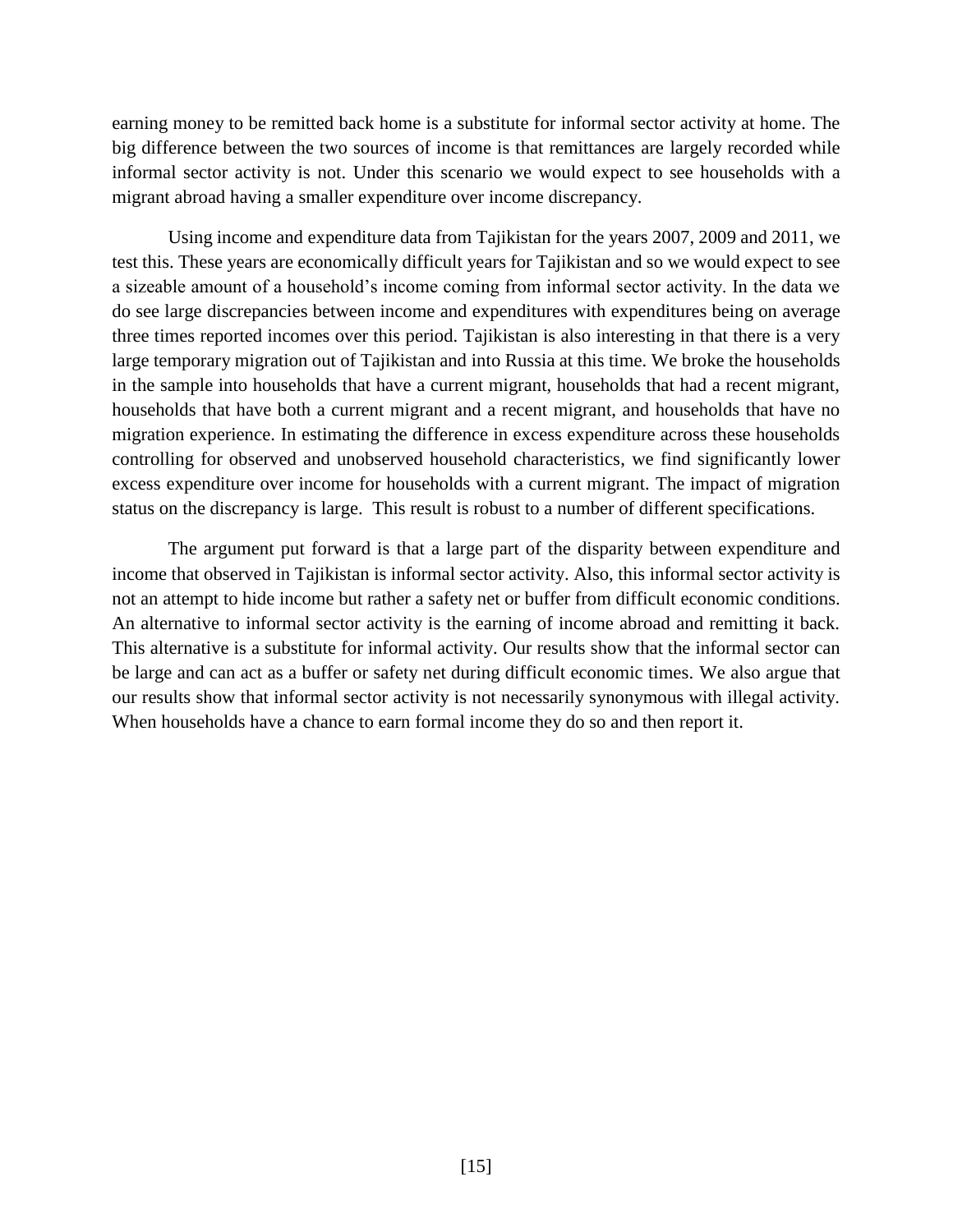#### **References**

- Abdulloev, I., Gang, I. N., & Landon-Lane, J. (2012). Chapter 6 Migration as a Substitute for Informal Activities: Evidence from Tajikistan, in Hartmut Lehmann, Konstantinos Tatsiramos (ed.) *Informal Employment in Emerging and Transition Economies (Research in Labor Economics, Volume 34)*, Emerald Group Publishing Limited, pp.205-227.
- Abdulloev, I., Gang, I. N., & Yun, M. S. (2014). "Migration, education and the gender gap in labour force participation." *The European Journal of Development Research*, 26(4), pp. 509-526.
- Amir, O. & Berry A. (2013). "Challenges of Transition Economies: Economic Reforms, Emigration and Employment in Tajikistan." *Social Protection, Growth and Employment* 157.
- Antman, F. M. (2015)."Gender discrimination in the allocation of migrant household resources." *Journal of Population Economics*, 28(3), pp. 565-592.
- Card, D. (1990)."The Impact of the Mariel Boatlift on the Miami Labor Market." *Industrial and Labor Relations Review*, 43(2), pp. 245-257.
- Danzer, A. M., Dietz, B., & Gatskova, K. (2013a). Tajikistan household panel survey: migration, remittances and the labor market: Survey report. IOS-Regensburg. http://www.iosregensburg.de/fileadmin/doc/VW\_Project/Booklet-TJ-web.pdf [Accessed: 05 December 2014].
- Danzer, A. M., Dietz, B., & Gatskova, K. (2013b). Migration and remittances in Tajikistan: survey technical report. <http://ideas.repec.org/p/ost/wpaper/327.html> [Accessed: 05 December 2014].
- Deaton, A. (1997). *The analysis of household surveys: a microeconometric approach to development policy*. World Bank Publications.
- Dimova, R., I. Gang, and J. Landon-Lane (2006). The Informal Sector during Crisis and Transition.in Guha-Khasnobis B. and R. Kanbur (eds) *Informal Labour Markets and Development*, Palgrave-McMillan Press, 88-108.
- Fields, G. (1975). "Rural-urban migration, urban unemployment and underemployment, and jobsearch activity in LDCs." *Journal of Development Economics*, Elsevier, vol. 2(2), pp.165- 187.
- Filer, R., Hanousek, J., & Lichard, T. (2015). Measuring the Shadow Economy: Endogenous Switching Regression with Unobserved Separation (No. 10483). CEPR Discussion Papers.
- Gang, I. N., & Gangopadhyay, S. (1990). "A model of the informal sector in development. " *Journal of Economic Studies*, 17(5).
- Gibson, J., McKenzie, D., & Stillman, S. (2011). "The Impacts of International Migration on Remaining Household Members: Omnibus Results from a Migration Lottery Program. " *Review of Economics and Statistics*, 93(4), pp. 1297-1318.
- Gorodnichenko, Y., & Peter, K. S. (2007). "Public sector pay and corruption: Measuring bribery from micro data. " *Journal of Public Economics*, 91(5), pp. 963-991.
- Guha-Khasnobis B. and R. Kanbur (eds) (2006). *Informal Labour Markets and Development*, Palgrave-McMillan Press.
- Ivlevs, A. (2016). "Remittances and informal work", *International Journal of Manpower*, 37(7), pp. 1172-1190.
- Maloney, W. F. (2004). "Informality Revisited. " *World Development*, 32(7), pp. 1159–1178.
- Marat, E. (2009). Labor migration in Central Asia: Implications of the global economic crisis.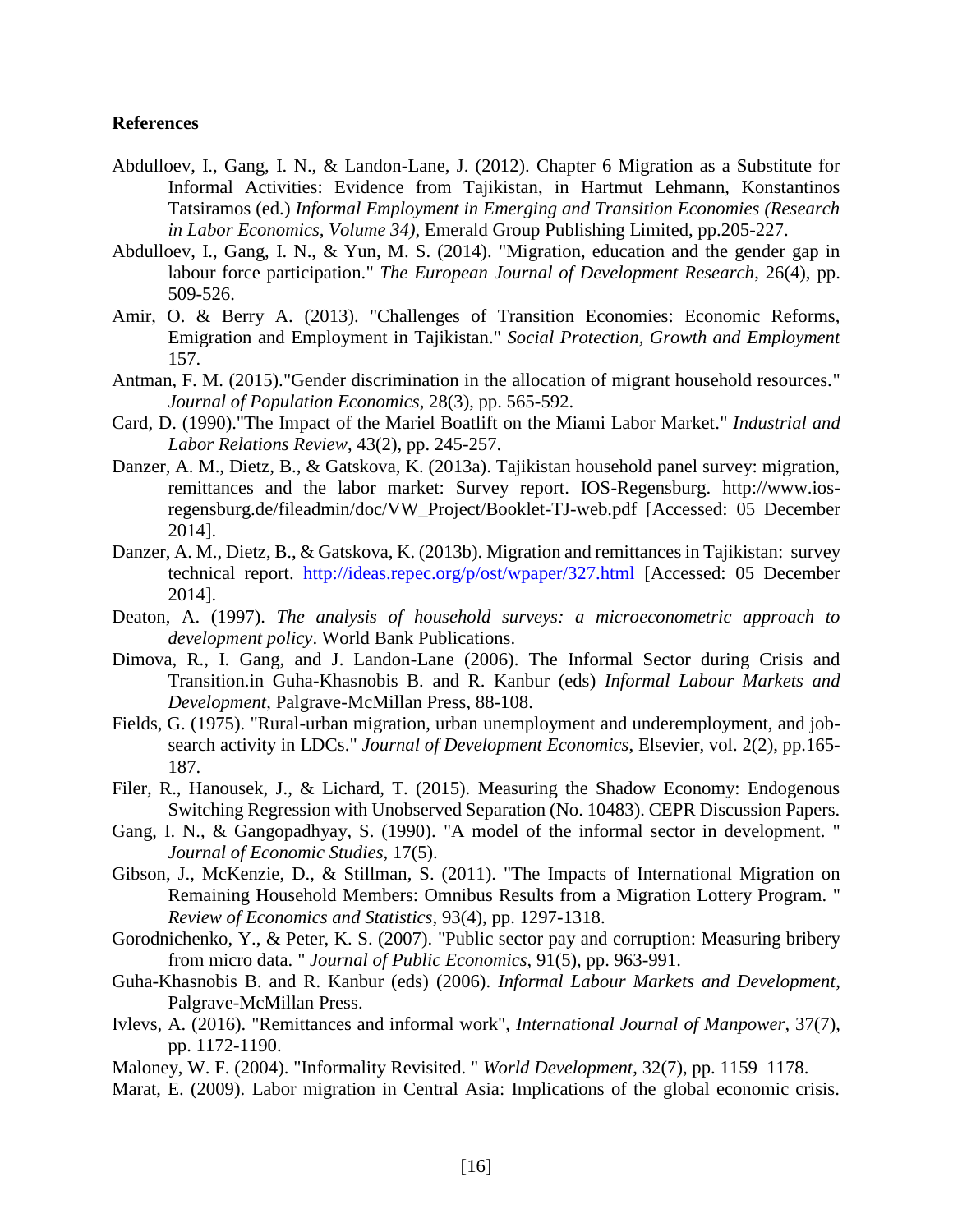Central Asia-Caucasus Institute. Silk Road Paper, May 2009. http://www.isdp.eu/images/stories/isdp-main-pdf/2009\_marat\_labor-migration-in-centralasia.pdf [Accessed 13 December 2015].

- Schneider, F., & Enste, D.H. (2000). "Shadow Economies: Size, Causes, and Consequences." *Journal of Economic Literature*, 38(1), pp. 77-114.
- Statistical Agency of Tajikistan. (2011). *Database.* Retrieved September 17, 2011, from Statistical Agency of Tajikistan: http://stat.tj/ru/database/real-sector/
- Statistical Committee of CIS. (2011). *Average Monthly Nominal Wage in the CIS Countries, in national currency.* Retrieved September 17, 2011, from Statistical Committee of CIS: <http://www.cisstat.com/index.html>
- Torosyan, K., & Filer, R. K. (2014). "Tax reform in Georgia and the size of the shadow economy. " *Economics of Transition*, 22(1), pp. 179-210.
- World Bank. (2011). *Migration and Remittances*. *Factbook 2011*.Second edition. Retrieved August 12, 2011, from World Bank: http://siteresources.worldbank.org/INTLAC/Resources/Factbook2011-Ebook.pdf
- World Bank. (2015). *World Data Bank*. Retrieved September 17, 2011, from World Bank: <http://databank.worldbank.org/ddp/home.do?Step=12&id=4&CNO=2>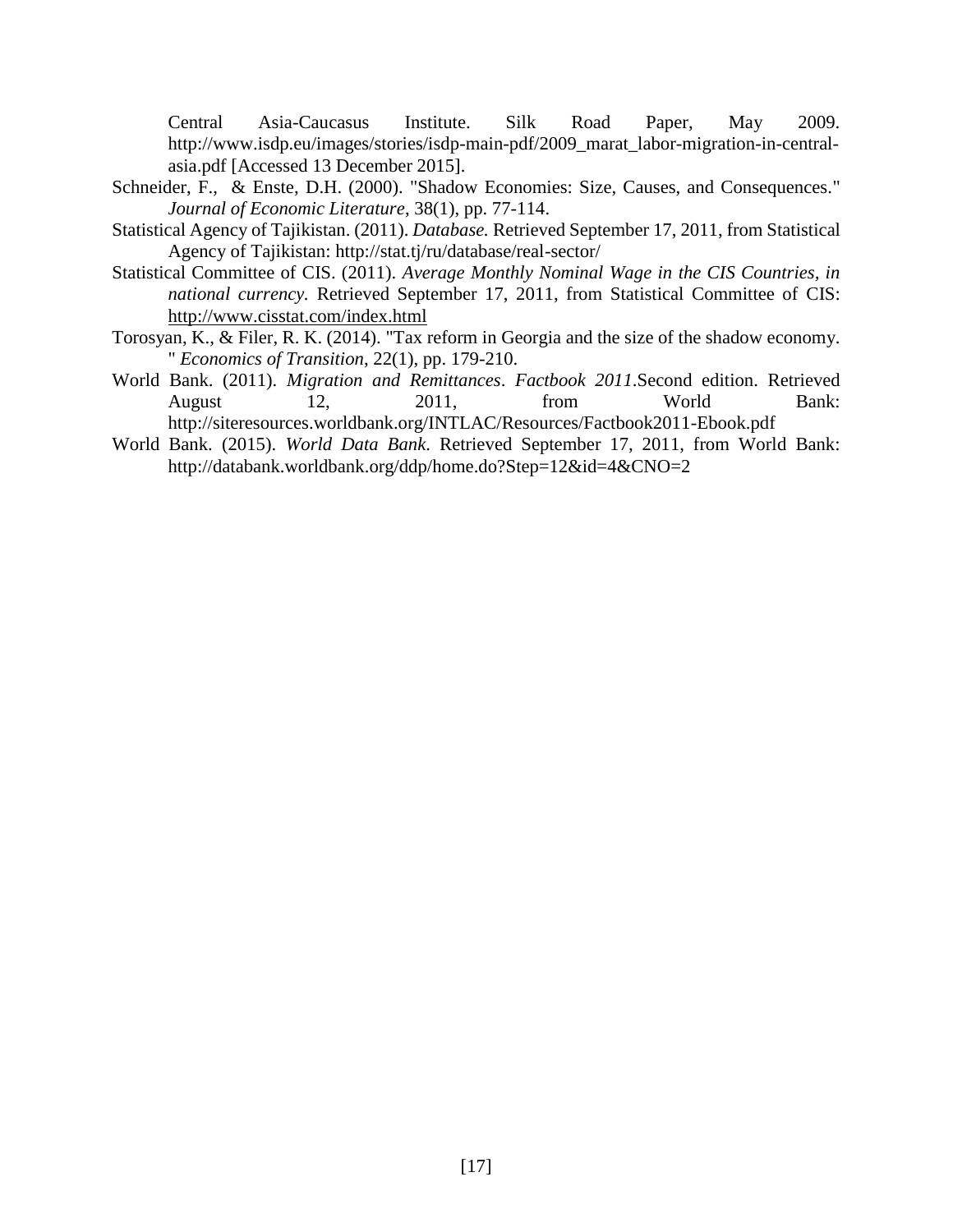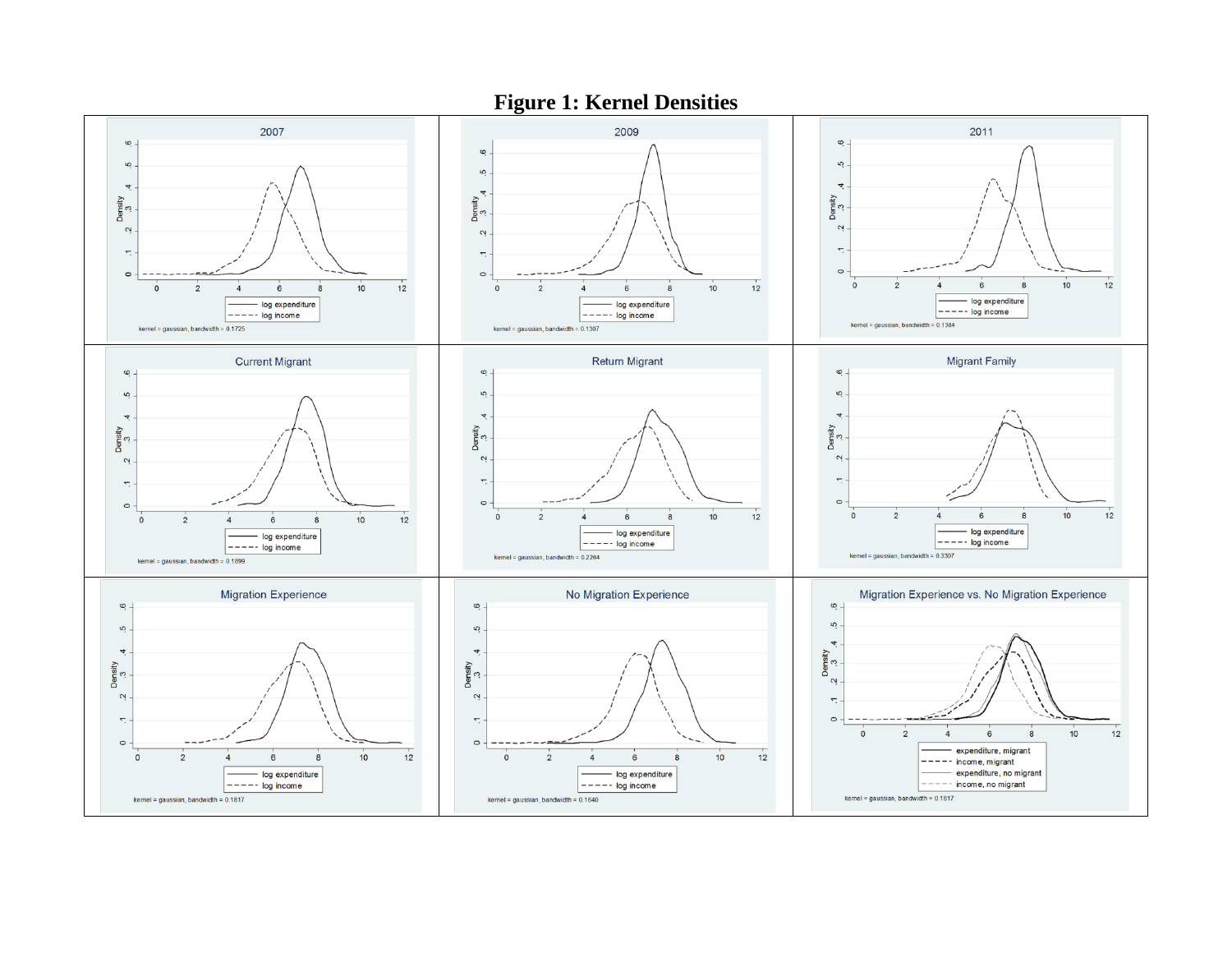# **Tables**

|                             | 2007     | 2009     | 2011     | <b>Current</b><br><b>Migrant</b> | Return<br><b>Migrant</b> | <b>Migrant</b><br>Family |
|-----------------------------|----------|----------|----------|----------------------------------|--------------------------|--------------------------|
|                             |          |          |          |                                  |                          |                          |
| log expenditure             | 7.016    | 7.170    | 8.115    | 7.510                            | 7.597                    | 7.541                    |
|                             | (0.876)  | (0.664)  | (0.729)  | (0.790)                          | (0.914)                  | (0.972)                  |
| log income                  | 5.722    | 6.298    | 6.648    | 6.732                            | 6.434                    | 7.039                    |
|                             | (1.167)  | (1.115)  | (1.042)  | (1.094)                          | (1.158)                  | (0.956)                  |
| $log(exp)$ - $log(inc)$     | 1.294    | 0.873    | 1.466    | 0.778                            | 1.163                    | 0.502                    |
|                             | (1.270)  | (1.079)  | (1.098)  | (1.061)                          | (1.316)                  | (1.061)                  |
| Age                         | 51.042   | 52.819   | 54.341   | 54.213                           | 52.004                   | 52.035                   |
|                             | (12.711) | (12.717) | (12.741) | (12.151)                         | (12.427)                 | (11.549)                 |
| Gender                      | 0.171    | 0.163    | 0.251    | 0.341                            | 0.123                    | 0.285                    |
|                             | (0.376)  | (0.369)  | (0.434)  | (0.474)                          | (0.329)                  | (0.453)                  |
| Married                     | 0.825    | 0.807    | 0.781    | 0.790                            | 0.845                    | 0.826                    |
|                             | (0.380)  | (0.395)  | (0.414)  | (0.408)                          | (0.363)                  | (0.380)                  |
| Ethnicity                   | 0.225    | 0.248    | 0.227    | 0.250                            | 0.279                    | 0.229                    |
|                             | (0.418)  | (0.432)  | (0.419)  | (0.433)                          | (0.449)                  | (0.422)                  |
| Number of children 0-14     | 2.232    | 2.220    | 2.101    | 1.924                            | 2.625                    | 2.063                    |
| in a hh                     | (1.728)  | (1.712)  | (1.781)  | (1.700)                          | (1.823)                  | (1.707)                  |
| Number of people $(>65)$ in | 0.275    | 0.282    | 0.284    | 0.253                            | 0.239                    | 0.146                    |
| hh                          | (0.551)  | (0.560)  | (0.556)  | (0.518)                          | (0.525)                  | (0.373)                  |
| <b>Below Secondary</b>      | 0.188    | 0.203    | 0.183    | 0.196                            | 0.184                    | 0.236                    |
| Education                   | (0.391)  | (0.402)  | (0.387)  | (0.397)                          | (0.388)                  | (0.426)                  |
| Complete Secondary          | 0.374    | 0.359    | 0.410    | 0.446                            | 0.386                    | 0.500                    |
| Education                   | (0.484)  | (0.480)  | (0.492)  | (0.497)                          | (0.487)                  | (0.502)                  |
| Above Secondary             | 0.438    | 0.438    | 0.407    | 0.358                            | 0.430                    | 0.264                    |
| Education                   | (0.496)  | (0.490)  | (0.492)  | (0.480)                          | (0.496)                  | (0.442)                  |
| Urban                       | 0.352    | 0.336    | 0.330    | 0.358                            | 0.188                    | 0.215                    |
|                             | (0.478)  | (0.473)  | (0.470)  | (0.429)                          | (0.391)                  | (0.412)                  |
| Observations                | 1,131    | 1,193    | 1,252    | 581                              | 560                      | 144                      |

## **Table 1: Summary Statistics**

Note: Mean, Std. Deviations in parentheses; Samples with no missing observations.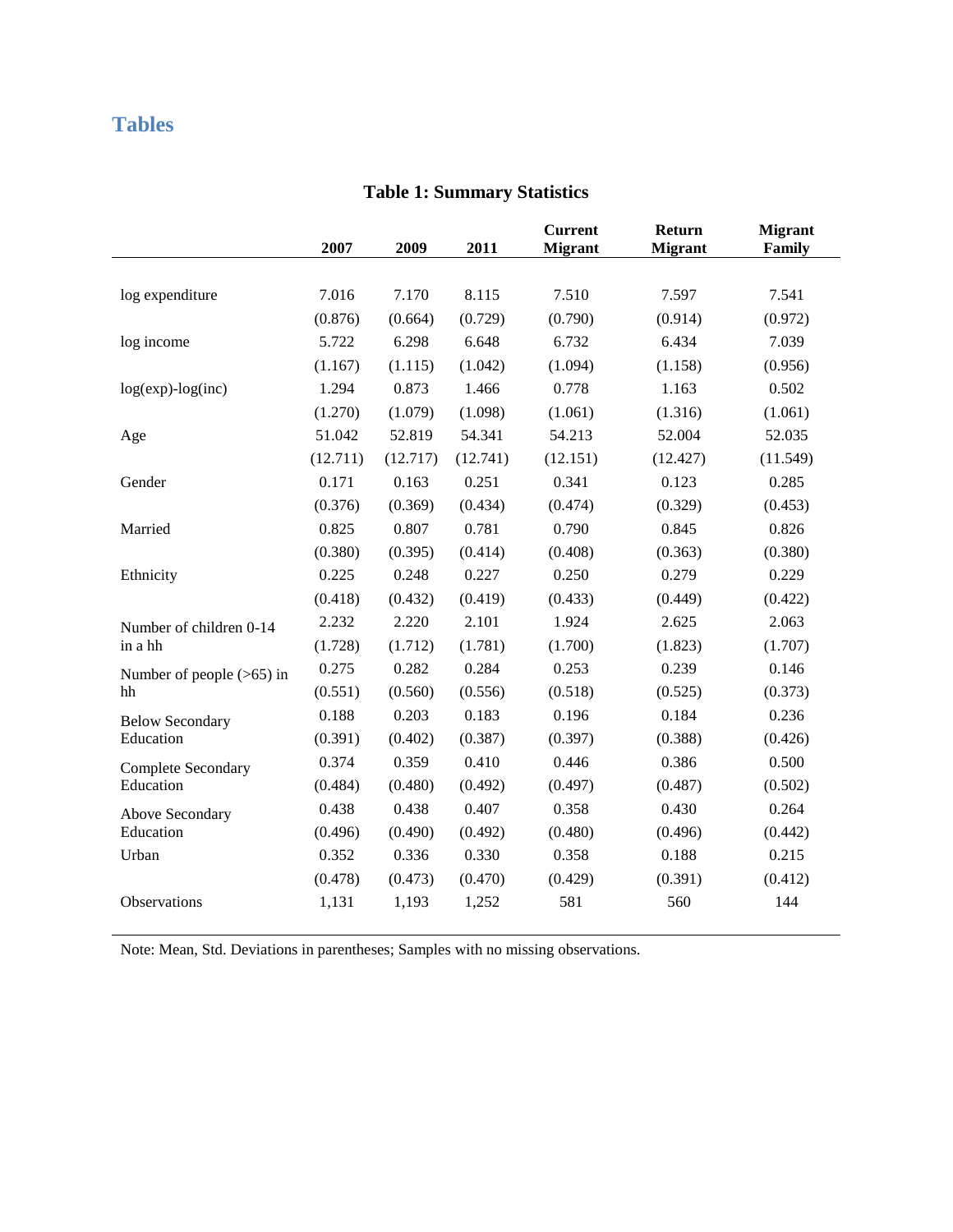| <b>Current</b> |        |                       |        |        | <b>Migrant</b>               |        |        |               |
|----------------|--------|-----------------------|--------|--------|------------------------------|--------|--------|---------------|
|                |        |                       |        |        |                              |        |        |               |
|                |        |                       |        |        |                              |        |        | (9)           |
| Yes            | No     | Diff                  | Yes    | No     | Diff                         | Yes    | No     | Diff          |
| 54.213         | 52.514 | $-1.700$              | 52.004 | 52.936 | 0.932                        | 52.035 | 52.821 | 0.787         |
| 0.504          | 0.236  | 0.579                 | 0.525  | 0.234  | 0.588                        | 0.962  | 0.219  | 1.088         |
| 0.341          | 0.168  | $-0.173$              | 0.123  | 0.210  | 0.086                        | 0.285  | 0.192  | $-0.092$      |
| 0.020          | 0.007  | 0.018                 | 0.014  | 0.007  | 0.018                        | 0.038  | 0.007  | 0.034         |
| 0.790          | 0.806  | 0.016                 | 0.845  | 0.796  | $-0.049$                     | 0.826  | 0.803  | $-0.024$      |
| 0.017          | 0.007  | 0.018                 | 0.015  | 0.007  | 0.018                        | 0.032  | 0.007  | 0.034         |
| 0.250          | 0.230  | $-0.019$              | 0.279  | 0.225  | $-0.053$                     | 0.229  | 0.234  | 0.005         |
| 0.018          | 0.008  | 0.019                 | 0.019  | 0.008  | 0.019                        | 0.035  | 0.007  | 0.036         |
| 1.924          | 2.232  | 0.307                 | 2.625  | 2.099  | $-0.526$                     | 2.063  | 2.187  | 0.124         |
| 0.071          | 0.032  | 0.079                 | 0.077  | 0.031  | 0.080                        | 0.142  | 0.030  | 0.148         |
| 0.253          | 0.286  | 0.033                 | 0.239  | 0.288  | 0.049                        | 0.146  | 0.286  | 0.140         |
| 0.022          | 0.010  | 0.025                 | 0.022  | 0.010  | 0.026                        | 0.031  | 0.010  | 0.047         |
| 0.196          | 0.190  | $-0.006$              | 0.184  | 0.193  | 0.009                        | 0.236  | 0.189  | $-0.047$      |
| 0.016          | 0.007  | 0.018                 | 0.016  | 0.007  | 0.018                        | 0.036  | 0.007  | 0.033         |
| 0.446          | 0.369  | $-0.077$              | 0.386  | 0.381  | $-0.005$                     | 0.500  | 0.376  | $-0.124$      |
| 0.021          | 0.009  | 0.022                 | 0.021  | 0.009  | 0.022                        | 0.042  | 0.008  | 0.041         |
| 0.358          | 0.441  | 0.083                 | 0.430  | 0.427  | $-0.004$                     | 0.264  | 0.434  | 0.170         |
| 0.020          | 0.009  | 0.022                 | 0.021  | 0.009  | 0.023                        | 0.037  | 0.008  | 0.042         |
| 0.243          | 0.358  | 0.115                 | 0.188  | 0.367  | 0.180                        | 0.215  | 0.344  | 0.129         |
| 0.018          | 0.009  | 0.021                 | 0.017  | 0.009  | 0.022                        | 0.034  | 0.008  | 0.040         |
| 581            | 2,995  |                       | 560    | 3,016  |                              | 144    | 3,432  |               |
|                | (1)    | <b>Migrant</b><br>(2) | (3)    | (4)    | <b>Return Migrant</b><br>(5) | (6)    | (7)    | Family<br>(8) |

## **Table 2: Sample Averages by Migration Experience**

Note: Mean and Standard Error. Samples with no missing observations.

(1) Households with Current Migrant vs. (2) Household without Current Migrant.

(4) Households with Return Migrant vs. (5) Household without Return Migrant

(7) Migrant Family vs. (8) Not Migrant Family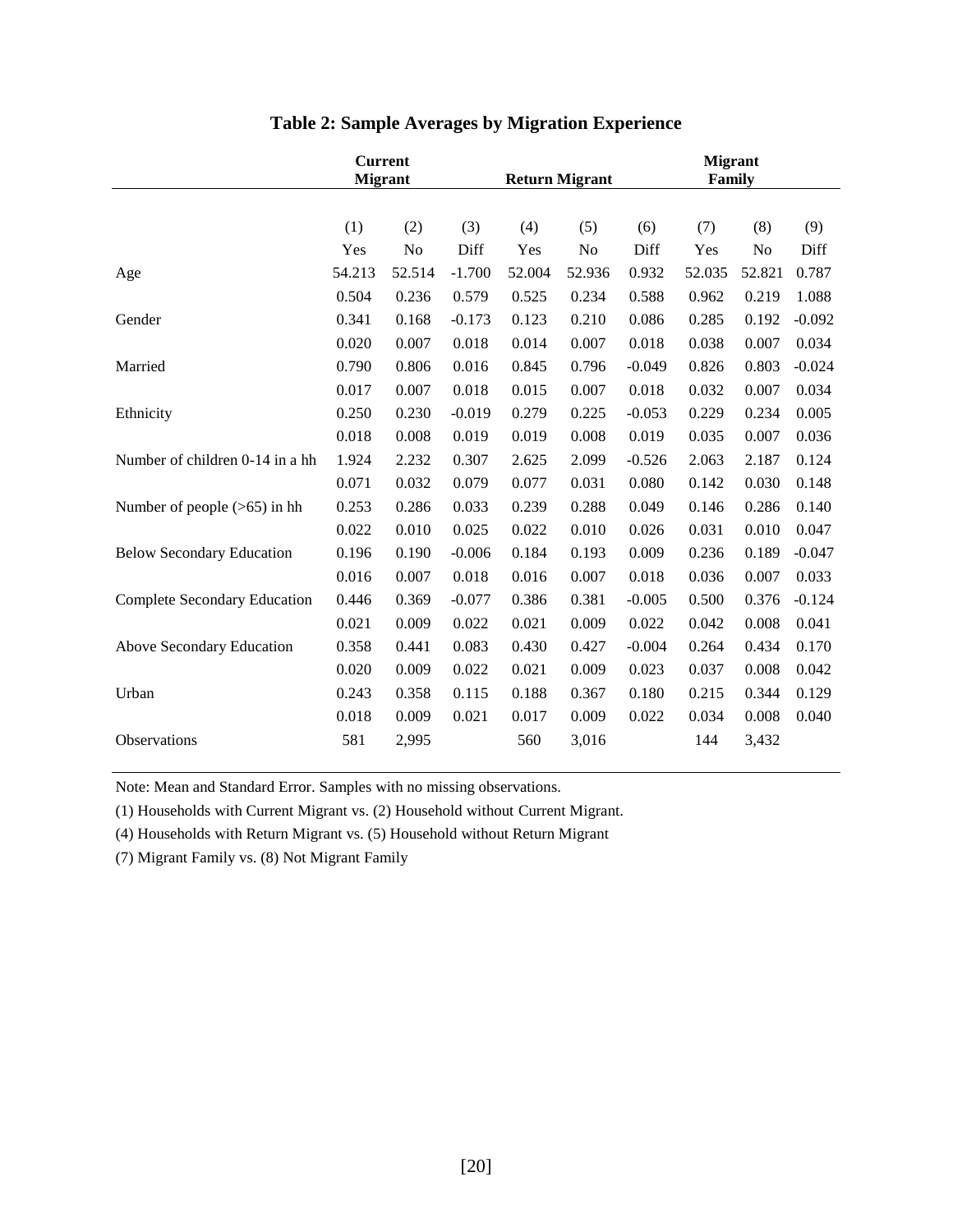|                                     | (1)         | (2)         | (3)       | (4)         |
|-------------------------------------|-------------|-------------|-----------|-------------|
|                                     |             | Pooled      | Pooled    | Pooled      |
| <b>VARIABLES</b>                    | Pooled      | controls    | urban     | rural       |
|                                     |             |             |           |             |
| <b>Current Migrant</b>              | $-0.241***$ | $-0.354***$ | $-0.196$  | $-0.394***$ |
|                                     | (0.064)     | (0.066)     | (0.136)   | (0.077)     |
| Age                                 |             | 0.003       | $-0.001$  | 0.004       |
|                                     |             | (0.004)     | (0.008)   | (0.004)     |
| Gender                              |             | $-0.208**$  | $-0.289*$ | $-0.193*$   |
|                                     |             | (0.094)     | (0.164)   | (0.113)     |
| Married                             |             | $-0.036$    | 0.009     | $-0.033$    |
|                                     |             | (0.104)     | (0.182)   | (0.128)     |
| Ethnicity                           |             | $-0.142**$  | 0.165     | $-0.193***$ |
|                                     |             | (0.066)     | (0.149)   | (0.074)     |
| Number of children 0-14 in a hh     |             | $0.093***$  | 0.064     | $0.098***$  |
|                                     |             | (0.018)     | (0.046)   | (0.019)     |
| Number of people $(>65)$ in hh      |             | $0.160*$    | 0.138     | $0.158*$    |
|                                     |             | (0.085)     | (0.184)   | (0.096)     |
| <b>Complete Secondary Education</b> |             | 0.032       | 0.007     | 0.029       |
|                                     |             | (0.103)     | (0.206)   | (0.119)     |
| Above Secondary Education           |             | 0.024       | $-0.075$  | 0.030       |
|                                     |             | (0.107)     | (0.194)   | (0.129)     |
| Urban                               |             | 0.008       |           |             |
|                                     |             | (0.076)     |           |             |
| year 2009                           |             | $-0.574***$ | $-0.286$  | $-0.656***$ |
|                                     |             | (0.090)     | (0.175)   | (0.105)     |
| year 2011                           |             | $0.209**$   | $0.376**$ | $0.160*$    |
|                                     |             | (0.082)     | (0.150)   | (0.097)     |
| Constant                            | $1.026***$  | $0.862***$  | $0.864*$  | $0.885***$  |
|                                     | (0.046)     | (0.260)     | (0.511)   | (0.300)     |
|                                     |             |             |           |             |
| Observations                        | 1,306       | 1,285       | 277       | 1,008       |
| R-squared                           | 0.010       | 0.119       | 0.093     | 0.130       |

## **Table 3: Estimation Results of Equation (1a): With and without controls**

Note: dependent variable log difference of expenditure and income.

Robust standard errors in parentheses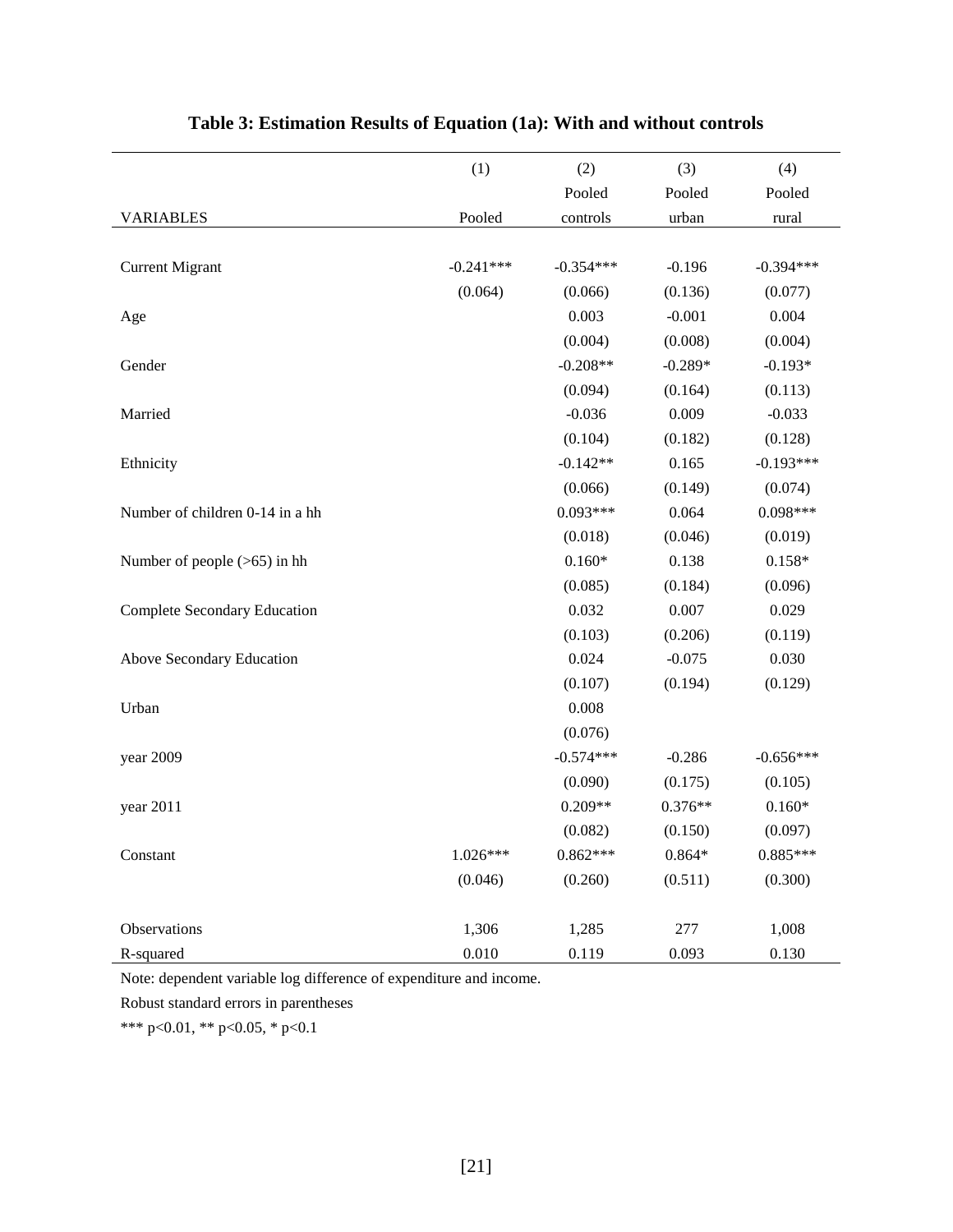|                                     | (1)        | (2)         | (3)        | (4)         |
|-------------------------------------|------------|-------------|------------|-------------|
|                                     |            | Pooled      | Pooled     | Pooled      |
| <b>VARIABLES</b>                    | Pooled     | controls    | urban      | rural       |
|                                     |            |             |            |             |
| Return Migrant                      | $0.438***$ | $0.552***$  | $0.406***$ | $0.600***$  |
|                                     | (0.066)    | (0.069)     | (0.156)    | (0.079)     |
| Age                                 |            | 0.005       | 0.001      | 0.006       |
|                                     |            | (0.004)     | (0.008)    | (0.004)     |
| Gender                              |            | $-0.122$    | $-0.209$   | $-0.108$    |
|                                     |            | (0.094)     | (0.164)    | (0.113)     |
| Married                             |            | 0.026       | 0.029      | 0.048       |
|                                     |            | (0.104)     | (0.180)    | (0.128)     |
| Ethnicity                           |            | $-0.156**$  | 0.140      | $-0.207***$ |
|                                     |            | (0.066)     | (0.145)    | (0.074)     |
| Number of children 0-14 in a hh     |            | $0.080***$  | 0.049      | $0.086***$  |
|                                     |            | (0.018)     | (0.048)    | (0.019)     |
| Number of people $(>65)$ in hh      |            | 0.127       | 0.128      | 0.117       |
|                                     |            | (0.085)     | (0.183)    | (0.096)     |
| <b>Complete Secondary Education</b> |            | 0.032       | $-0.040$   | 0.044       |
|                                     |            | (0.101)     | (0.202)    | (0.117)     |
| Above Secondary Education           |            | $-0.008$    | $-0.117$   | $-0.002$    |
|                                     |            | (0.106)     | (0.192)    | (0.128)     |
| Urban                               |            | 0.007       |            |             |
|                                     |            | (0.076)     |            |             |
| year 2009                           |            | $-0.610***$ | $-0.272$   | $-0.715***$ |
|                                     |            | (0.089)     | (0.176)    | (0.104)     |
| year 2011                           |            | $0.201**$   | $0.436***$ | 0.129       |
|                                     |            | (0.081)     | (0.154)    | (0.095)     |
| Constant                            | $0.726***$ | 0.354       | 0.542      | 0.309       |
|                                     | (0.040)    | (0.263)     | (0.519)    | (0.306)     |
|                                     |            |             |            |             |
| Observations                        | 1,306      | 1,285       | 277        | 1,008       |
| R-squared                           | 0.033      | 0.144       | 0.111      | 0.158       |

## **Table 4: Estimation Results of Equation (1b): With and without controls**

Note: dependent variable log difference of expenditure and income.

Robust standard errors in parentheses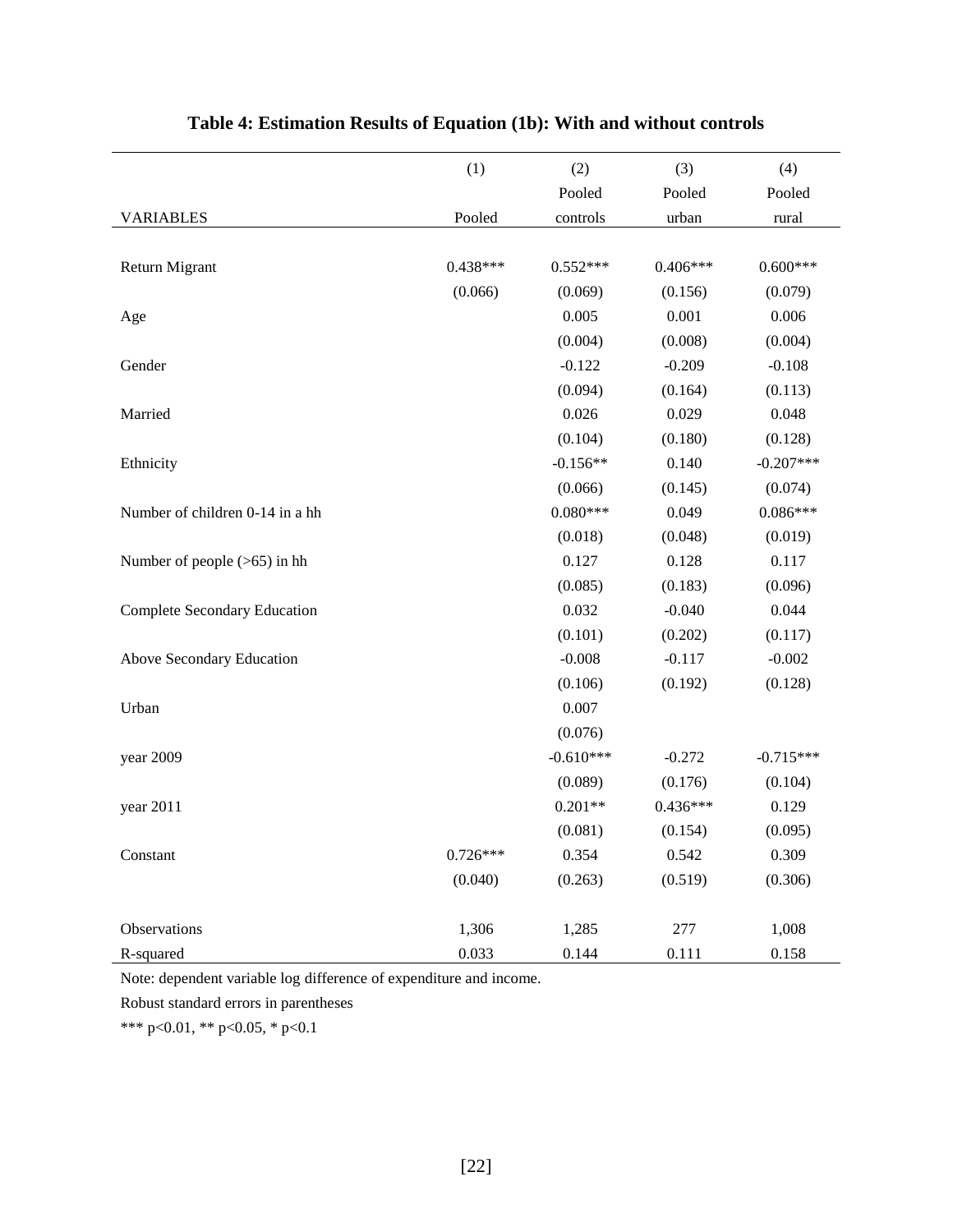|                                     | (1)         | (2)         | (3)        | (4)         |
|-------------------------------------|-------------|-------------|------------|-------------|
|                                     |             | Pooled      | Pooled     | Pooled      |
| <b>VARIABLES</b>                    | Pooled      | controls    | urban      | rural       |
|                                     |             |             |            |             |
| <b>Migrant Family</b>               | $-0.479***$ | $-0.395***$ | $-0.348*$  | $-0.419***$ |
|                                     | (0.096)     | (0.092)     | (0.197)    | (0.106)     |
| Age                                 |             | 0.001       | $-0.003$   | 0.002       |
|                                     |             | (0.004)     | (0.007)    | (0.004)     |
| Gender                              |             | $-0.304***$ | $-0.330**$ | $-0.306***$ |
|                                     |             | (0.092)     | (0.161)    | (0.111)     |
| Married                             |             | $-0.079$    | $-0.005$   | $-0.098$    |
|                                     |             | (0.105)     | (0.178)    | (0.131)     |
| Ethnicity                           |             | $-0.144**$  | 0.152      | $-0.192**$  |
|                                     |             | (0.068)     | (0.149)    | (0.075)     |
| Number of children 0-14 in a hh     |             | $0.106***$  | $0.077*$   | $0.110***$  |
|                                     |             | (0.018)     | (0.044)    | (0.020)     |
| Number of people $(>65)$ in hh      |             | 0.144       | 0.125      | 0.144       |
|                                     |             | (0.088)     | (0.186)    | (0.099)     |
| <b>Complete Secondary Education</b> |             | 0.000       | $-0.038$   | 0.001       |
|                                     |             | (0.101)     | (0.197)    | (0.118)     |
| Above Secondary Education           |             | $-0.025$    | $-0.151$   | $-0.002$    |
|                                     |             | (0.108)     | (0.187)    | (0.131)     |
| Urban                               |             | $-0.003$    |            |             |
|                                     |             | (0.077)     |            |             |
| year 2009                           |             | $-0.494***$ | $-0.204$   | $-0.577***$ |
|                                     |             | (0.087)     | (0.177)    | (0.100)     |
| year 2011                           |             | $0.195**$   | 0.384***   | 0.144       |
|                                     |             | (0.079)     | (0.146)    | (0.093)     |
| Constant                            | $0.971***$  | $0.908***$  | $0.932*$   | $0.931***$  |
|                                     | (0.035)     | (0.263)     | (0.505)    | (0.307)     |
|                                     |             |             |            |             |
| Observations                        | 1,306       | 1,285       | 277        | 1,008       |
| R-squared                           | 0.016       | 0.112       | 0.096      | 0.120       |

## **Table 5: Estimation Results of Equation (1c): With and without controls**

Note: dependent variable log difference of expenditure and income.

Robust standard errors in parentheses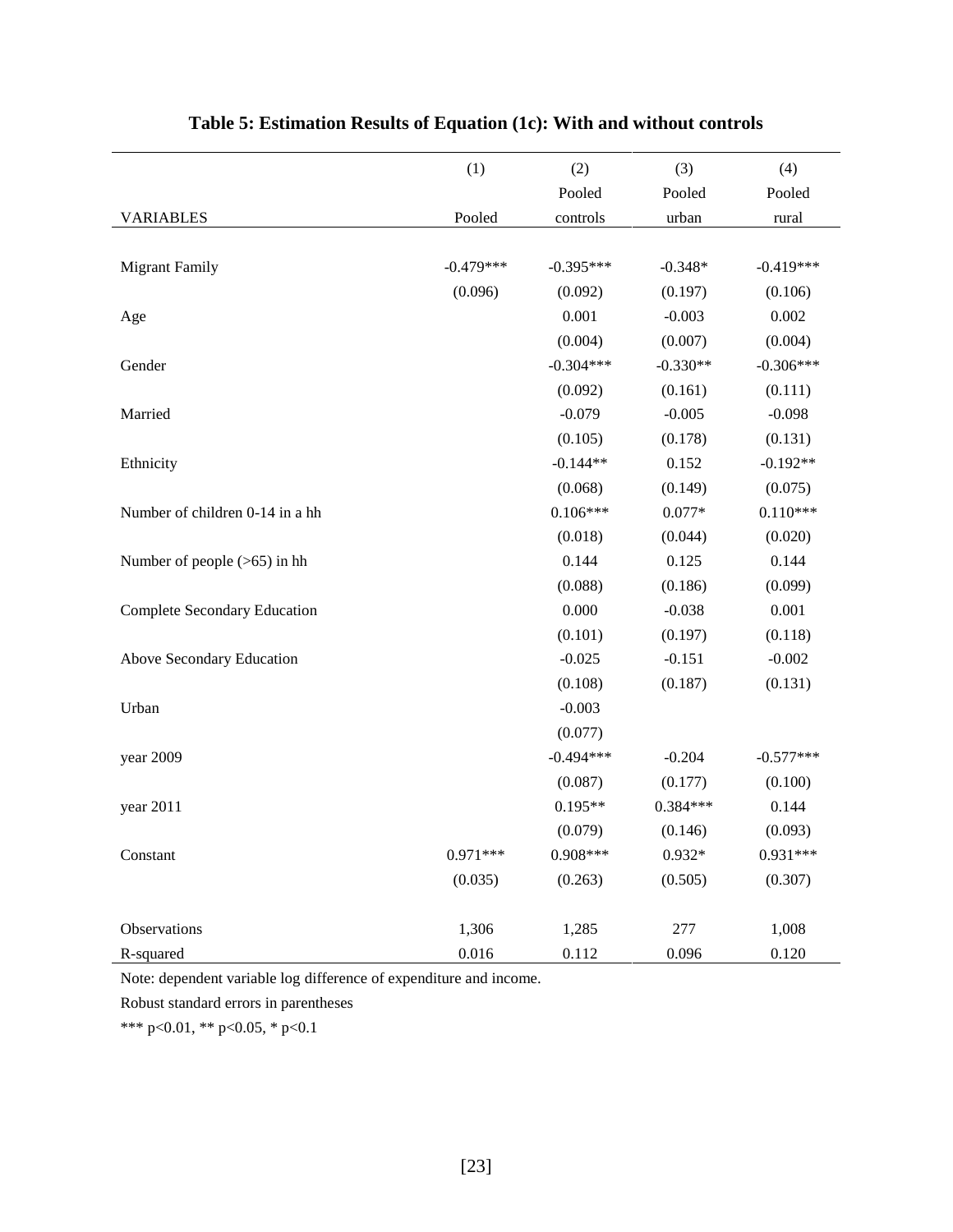|                                     | (1)         | (2)         | (3)         | (4)         |
|-------------------------------------|-------------|-------------|-------------|-------------|
|                                     |             | Pooled      | Pooled      | Pooled      |
| <b>VARIABLES</b>                    | Pooled      | controls    | urban       | rural       |
| <b>Current Migrant</b>              | $-0.593***$ | $-0.738***$ | $-0.481***$ | $-0.836***$ |
|                                     | (0.051)     | (0.052)     | (0.090)     | (0.062)     |
| Return Migrant                      | $-0.214***$ | $-0.238***$ | $-0.057$    | $-0.296***$ |
|                                     | (0.057)     | (0.056)     | (0.123)     | (0.063)     |
| <b>Migrant Family</b>               | $-0.885***$ | $-0.914***$ | $-0.695***$ | $-1.001***$ |
|                                     | (0.092)     | (0.088)     | (0.177)     | (0.101)     |
| Age                                 |             | 0.002       | $-0.001$    | 0.003       |
|                                     |             | (0.002)     | (0.003)     | (0.003)     |
| Gender                              |             | $-0.012$    | 0.081       | $-0.102$    |
|                                     |             | (0.068)     | (0.105)     | (0.087)     |
| Married                             |             | 0.003       | $-0.015$    | 0.021       |
|                                     |             | (0.070)     | (0.104)     | (0.095)     |
| Ethnicity                           |             | $-0.162***$ | $-0.020$    | $-0.209***$ |
|                                     |             | (0.042)     | (0.067)     | (0.051)     |
| Number of children 0-14 in a hh     |             | $0.061***$  | $0.053***$  | $0.069***$  |
|                                     |             | (0.011)     | (0.019)     | (0.013)     |
| Number of people $(>65)$ in hh      |             | $0.105**$   | 0.125       | $0.092*$    |
|                                     |             | (0.046)     | (0.085)     | (0.055)     |
| <b>Complete Secondary Education</b> |             | 0.018       | $-0.073$    | 0.036       |
|                                     |             | (0.059)     | (0.098)     | (0.074)     |
| Above Secondary Education           |             | $-0.007$    | $-0.094$    | 0.011       |
|                                     |             | (0.060)     | (0.095)     | (0.077)     |
| Urban                               |             | $-0.271***$ |             |             |
|                                     |             | (0.041)     |             |             |
| year 2009                           |             | $-0.425***$ | $-0.274***$ | $-0.507***$ |
|                                     |             | (0.047)     | (0.070)     | (0.061)     |
| year 2011                           |             | $0.257***$  | $0.290***$  | $0.245***$  |
|                                     |             | (0.046)     | (0.070)     | (0.059)     |
| Constant                            | 1.378***    | 1.321***    | $1.127***$  | 1.337***    |
|                                     | (0.024)     | (0.155)     | (0.226)     | (0.207)     |
|                                     |             |             |             |             |
| Observations                        | 3,655       | 3,576       | 1,212       | 2,364       |
| R-squared                           | 0.050       | 0.139       | 0.086       | 0.160       |

## **Table 6: Estimation Results of Equations (2) and (3)**

Note: dependent variable log difference of expenditure and income.

Robust standard errors in parentheses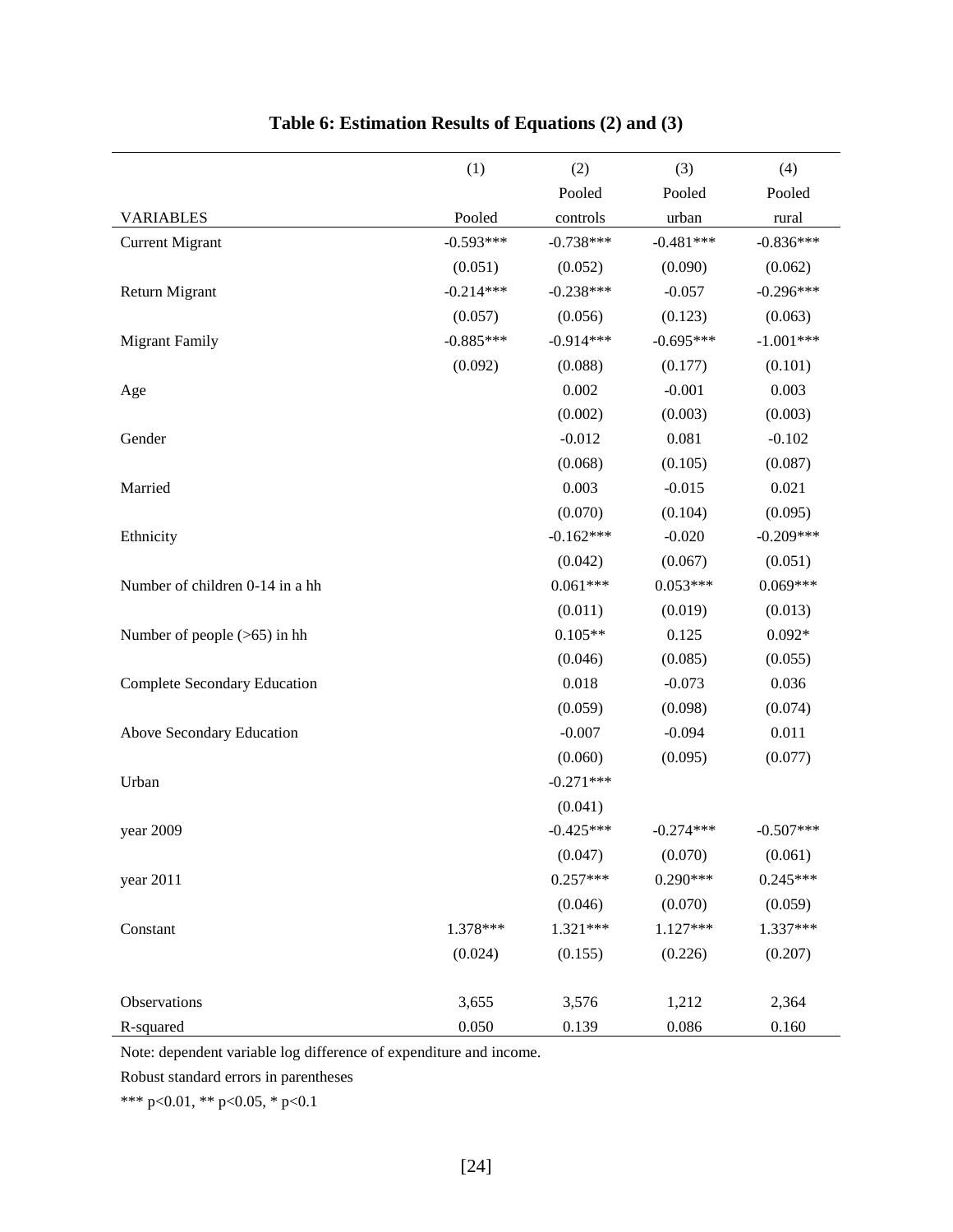|                                     |             | No Time Effects |             | Time Effects |             |             |  |
|-------------------------------------|-------------|-----------------|-------------|--------------|-------------|-------------|--|
|                                     | (1)         | (2)             | (3)         | (1)          | (2)         | (3)         |  |
|                                     |             | FE              | $\rm FE$    |              | <b>FE</b>   | FE          |  |
| <b>VARIABLES</b>                    | <b>FE</b>   | urban           | rural       | $FE$         | urban       | rural       |  |
| <b>Current Migrant</b>              | $-0.595***$ | $-0.199$        | $-0.743***$ | $-0.735***$  | $-0.307**$  | $-0.901***$ |  |
|                                     | (0.081)     | (0.143)         | (0.096)     | (0.076)      | (0.142)     | (0.089)     |  |
| Return Migrant                      | $-0.307***$ | 0.033           | $-0.404***$ | $-0.233***$  | 0.152       | $-0.342***$ |  |
|                                     | (0.083)     | (0.180)         | (0.095)     | (0.079)      | (0.171)     | (0.090)     |  |
| <b>Migrant Family</b>               | $-1.024***$ | $-0.445$        | $-1.202***$ | $-1.010***$  | $-0.405$    | $-1.211***$ |  |
|                                     | (0.145)     | (0.319)         | (0.158)     | (0.135)      | (0.297)     | (0.147)     |  |
| Age                                 | $0.011***$  | $0.015***$      | $0.010*$    | 0.004        | 0.009       | 0.003       |  |
|                                     | (0.004)     | (0.006)         | (0.006)     | (0.004)      | (0.006)     | (0.006)     |  |
| Gender                              | 0.021       | 0.136           | $-0.027$    | $-0.179$     | 0.012       | $-0.285*$   |  |
|                                     | (0.115)     | (0.175)         | (0.149)     | (0.114)      | (0.172)     | (0.148)     |  |
| Married                             | 0.013       | $-0.009$        | 0.011       | $-0.070$     | $-0.092$    | $-0.052$    |  |
|                                     | (0.127)     | (0.191)         | (0.170)     | (0.121)      | (0.188)     | (0.159)     |  |
| Ethnicity                           | $-0.219*$   | $-0.235$        | $-0.242$    | $-0.082$     | $-0.103$    | $-0.098$    |  |
|                                     | (0.128)     | (0.204)         | (0.159)     | (0.129)      | (0.202)     | (0.163)     |  |
| Number of children 0-14 in a hh     | 0.015       | 0.030           | 0.016       | 0.023        | 0.020       | 0.034       |  |
|                                     | (0.024)     | (0.046)         | (0.028)     | (0.023)      | (0.043)     | (0.027)     |  |
| Number of people $(>65)$ in hh      | 0.133       | $0.474***$      | 0.045       | 0.136        | $0.433**$   | 0.060       |  |
|                                     | (0.098)     | (0.177)         | (0.118)     | (0.094)      | (0.167)     | (0.113)     |  |
| <b>Complete Secondary Education</b> | 0.093       | 0.120           | 0.088       | $-0.012$     | 0.109       | $-0.073$    |  |
|                                     | (0.086)     | (0.158)         | (0.102)     | (0.085)      | (0.155)     | (0.100)     |  |
| Above Secondary Education           | 0.084       | $0.296*$        | 0.011       | $-0.011$     | 0.258       | $-0.118$    |  |
|                                     | (0.093)     | (0.158)         | (0.116)     | (0.091)      | (0.158)     | (0.111)     |  |
| year 2009                           |             |                 |             | $-0.453***$  | $-0.325***$ | $-0.540***$ |  |
|                                     |             |                 |             | (0.048)      | (0.071)     | (0.063)     |  |
| year 2011                           |             |                 |             | $0.248***$   | $0.238***$  | $0.242***$  |  |
|                                     |             |                 |             | (0.048)      | (0.077)     | (0.062)     |  |
| Constant                            | $0.715**$   | $-0.012$        | $0.990**$   | 1.301***     | 0.461       | 1.607***    |  |
|                                     | (0.291)     | (0.394)         | (0.412)     | (0.284)      | (0.395)     | (0.397)     |  |
| Observations                        | 3,576       | 1,212           | 2,364       | 3,576        | 1,212       | 2,364       |  |
| R-squared                           | 0.047       | 0.037           | 0.063       | 0.137        | 0.114       | 0.162       |  |
| Number of hhid                      | 1,332       | 450             | 882         | 1,332        | 450         | 882         |  |

## **Table 7: Fixed effect Estimation Results of Equation (4)**

Note: dependent variable difference in log of expenditure

and log of income. Robust standard errors in parentheses.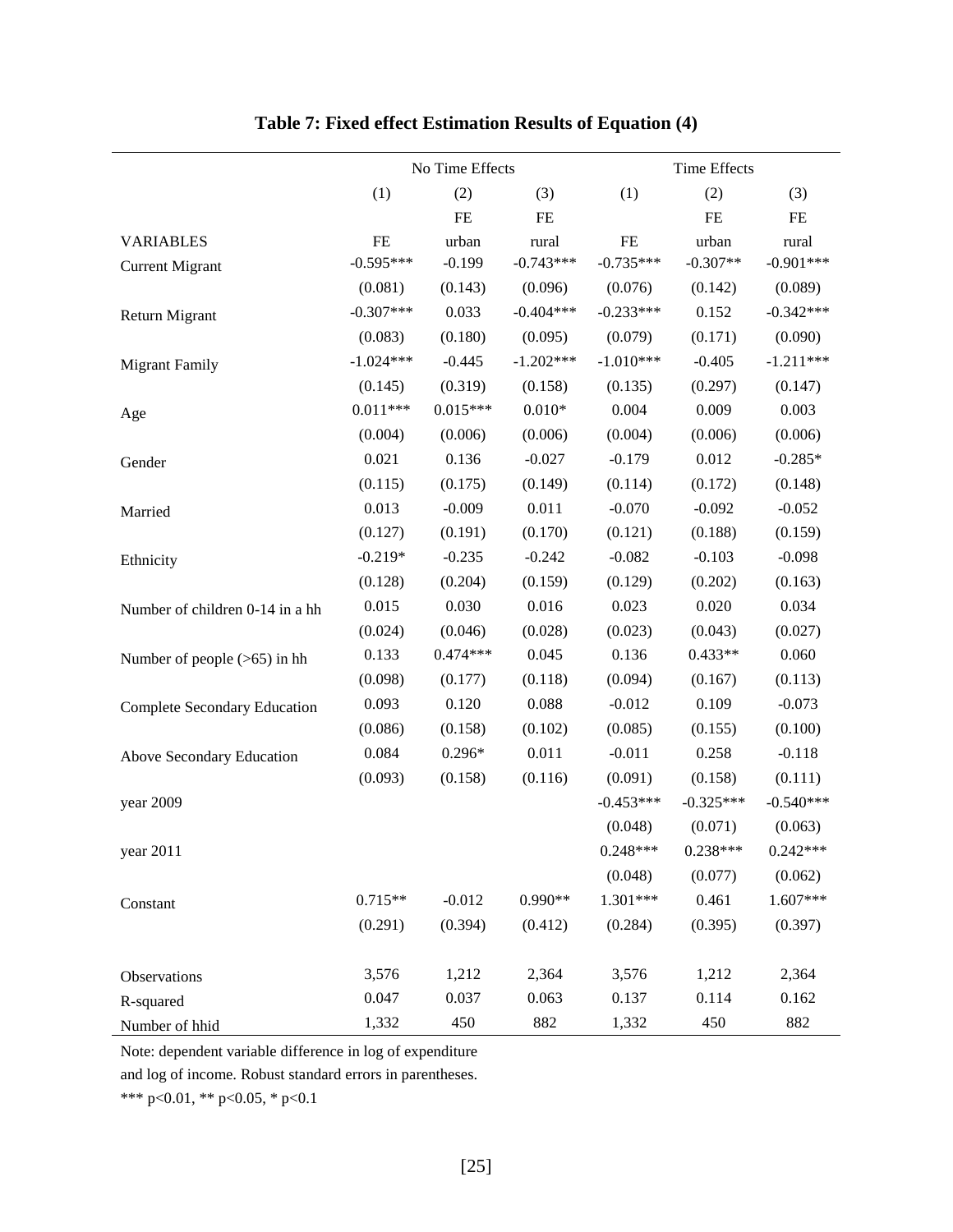|                                     | (1)         | (2)         | (3)         |
|-------------------------------------|-------------|-------------|-------------|
| <b>VARIABLES</b>                    | 0.25        | 0.5         | 0.75        |
|                                     |             |             |             |
| <b>Current Migrant</b>              | $-0.724***$ | $-0.643***$ | $-0.696***$ |
|                                     | (0.074)     | (0.045)     | (0.066)     |
| Return Migrant                      | $-0.381***$ | $-0.203***$ | 0.084       |
|                                     | (0.078)     | (0.066)     | (0.086)     |
| <b>Migrant Family</b>               | $-0.705***$ | $-0.819***$ | $-0.873***$ |
|                                     | (0.098)     | (0.076)     | (0.129)     |
| Age                                 | 0.001       | 0.002       | 0.002       |
|                                     | (0.002)     | (0.002)     | (0.002)     |
| Gender                              | $-0.038$    | 0.001       | 0.160       |
|                                     | (0.077)     | (0.085)     | (0.108)     |
| Married                             | 0.011       | 0.026       | 0.177       |
|                                     | (0.091)     | (0.085)     | (0.112)     |
| Ethnicity                           | $-0.125**$  | $-0.082**$  | $-0.110*$   |
|                                     | (0.055)     | (0.040)     | (0.060)     |
| Number of children 0-14 in a hh     | $0.069***$  | $0.066***$  | $0.063***$  |
|                                     | (0.013)     | (0.011)     | (0.012)     |
| Number of people $(>65)$ in hh      | 0.091       | $0.104**$   | $0.156***$  |
|                                     | (0.058)     | (0.042)     | (0.050)     |
| <b>Complete Secondary Education</b> | $-0.025$    | $-0.049$    | $-0.017$    |
|                                     | (0.077)     | (0.051)     | (0.075)     |
| Above Secondary Education           | $-0.032$    | $-0.096**$  | $-0.145**$  |
|                                     | (0.069)     | (0.048)     | (0.071)     |
| year 2009                           | $-0.336***$ | $-0.357***$ | $-0.558***$ |
|                                     | (0.073)     | (0.041)     | (0.066)     |
| year 2011                           | $0.388***$  | $0.256***$  | 0.021       |
|                                     | (0.073)     | (0.044)     | (0.066)     |
| Constant                            | $0.536***$  | 1.133***    | 1.772***    |
|                                     | (0.175)     | (0.143)     | (0.196)     |
|                                     |             |             |             |
| Observations                        | 3,576       | 3,576       | 3,576       |

## **Table 8: Quantile Regression Results for Equation (3)**

Note: dependent variable log difference of expenditure

and income. Standard errors in parentheses